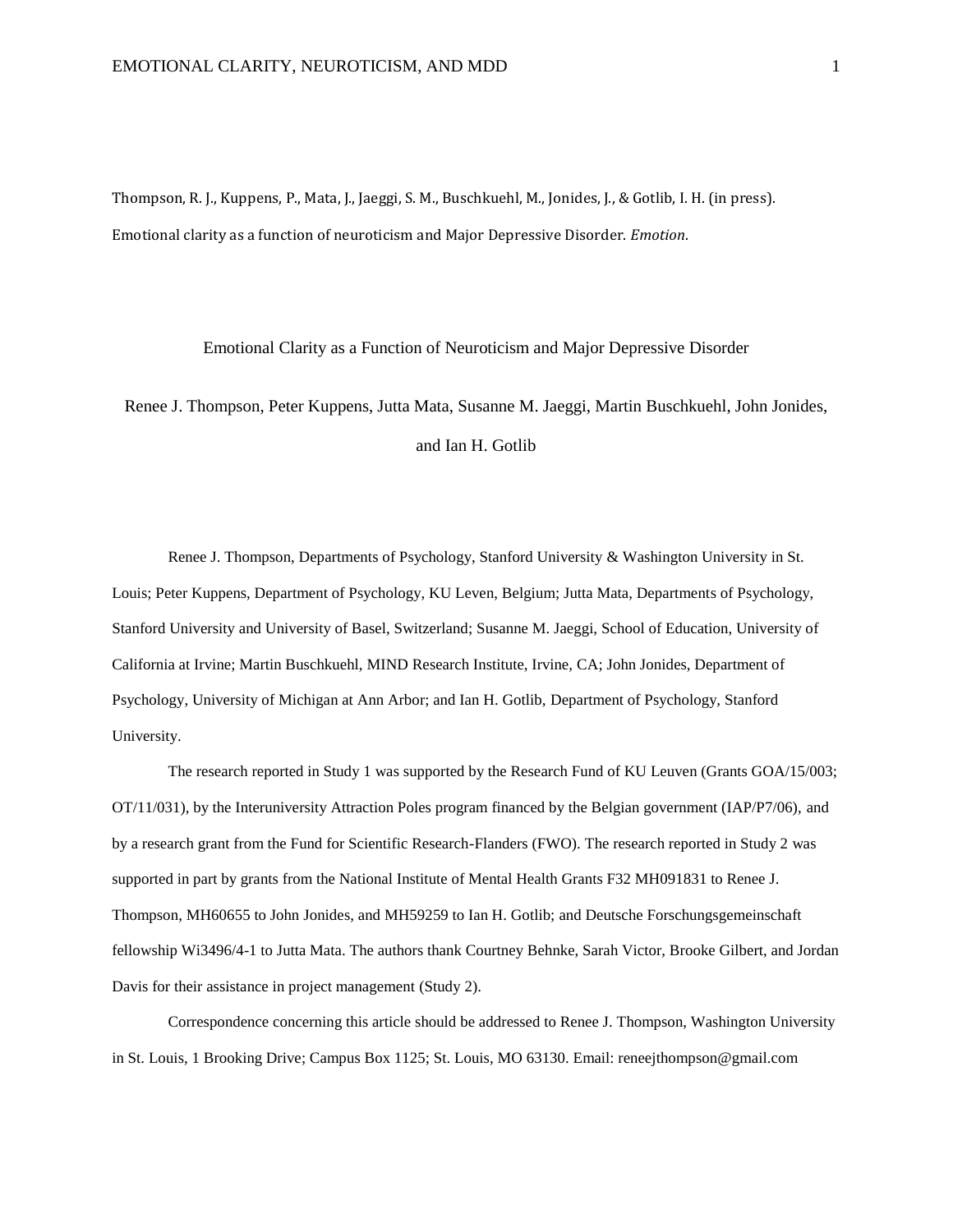## Abstract

Investigators have begun to document links between emotional clarity and forms of negative emotionality, including neuroticism and Major Depressive Disorder (MDD). Research to date has relied almost exclusively on global self-reports of emotional clarity; moreover, no studies have examined emotional clarity as a function of valence, although this may prove to be crucial in understanding the relation of emotional clarity to maladjustment. In two studies, we used experience sampling methodology and multi-level modeling to examine the associations between emotional clarity and two constructs that have been linked theoretically with emotional clarity: neuroticism and depression. In Study 1 we assessed 95 college students who completed a self-report measure of neuroticism. In Study 2 we examined 53 adults diagnosed with MDD and 53 healthy adults. Reaction times to negative and positive emotion ratings during the experience sampling protocols were used as an indirect measure of emotional clarity. Neuroticism was related to lower clarity of negative, but not of positive, emotion. Similarly, compared to the healthy controls, individuals with MDD had lower clarity of negative, but not of positive, emotion. Importantly, findings from both studies held after controlling for baseline reaction times and current levels of negative and positive emotion. These findings highlight the importance of assessing valence when examining emotional clarity and increase our understanding of the nature of the emotional disturbances that characterize neuroticism and MDD.

*Keywords*: emotional clarity, neuroticism, negative emotionality, Major Depressive Disorder, depression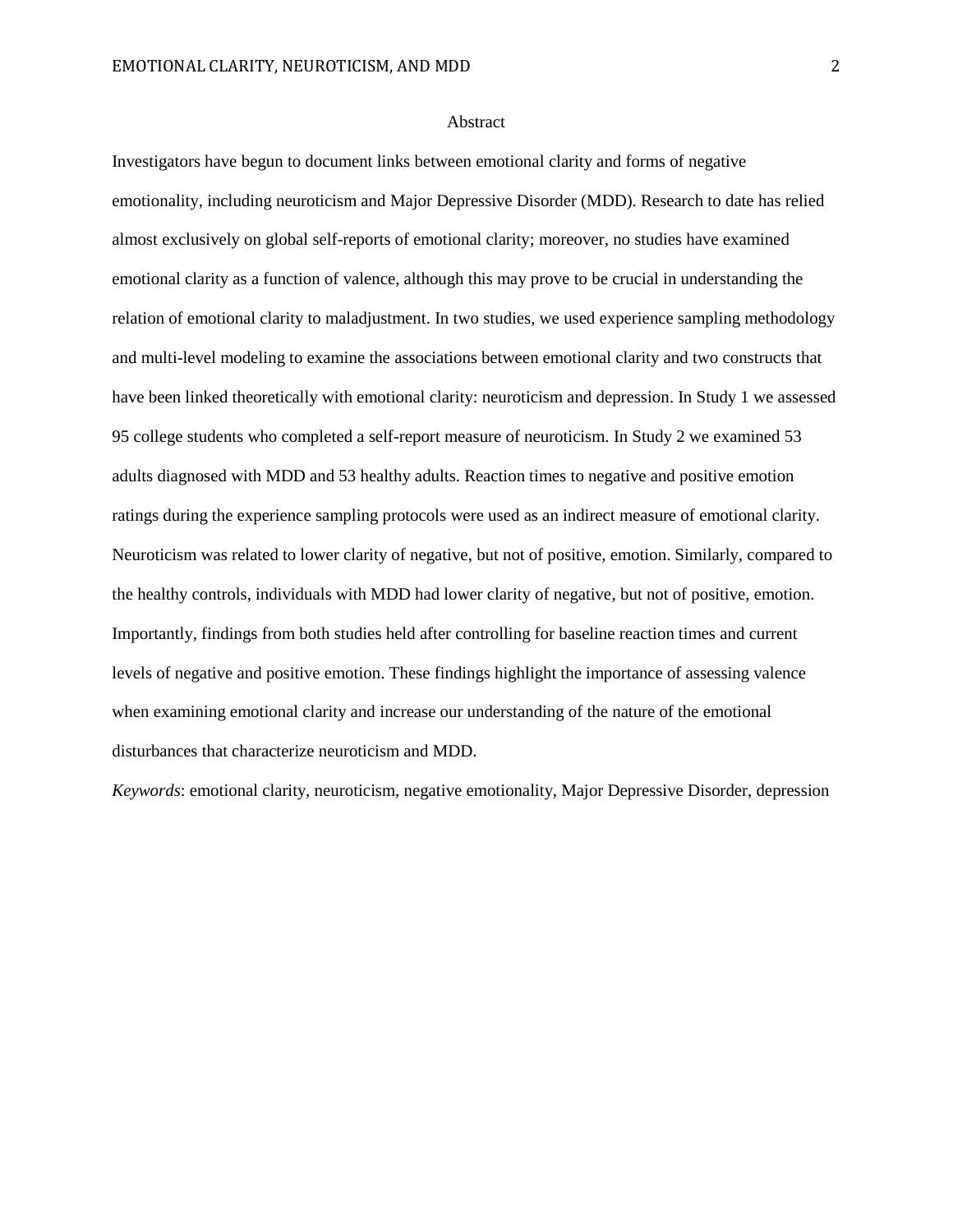Emotional Clarity as a Function of Neuroticism and Major Depressive Disorder

Emotions provide individuals with information: They help people navigate their lives and inform them if their goals, needs, and concerns are being met [\(Carver & Scheier, 1990;](#page-20-0) [Lazarus, 1991;](#page-22-0) [Schwarz](#page-23-0)  & Clore, 2003). In this context, being unclear about how one feels is likely to be maladaptive. For example, how do people decide what actions to take if they are basing decisions on inaccurate information? How well can people successfully regulate emotions about which they are confused? Dizén, Berenbaum, and Kerns [\(2005\)](#page-20-1) found that people who are less clear about their emotions are also less aware and less clear about their psychological needs.

Emotional clarity refers to the extent to which individuals can unambiguously identify, label, and mentally represent the type (e.g., sadness, nervousness) and source or cause of emotions they feel [\(Coffey, Berenbaum, & Kerns, 2003;](#page-20-2) [Gohm & Clore, 2000\)](#page-21-0). The extent to which people are clear about their emotional experiences varies continuously and is an individual difference construct [\(Gohm & Clore,](#page-21-0)  2000). Lower levels of emotional clarity have been associated with poorer emotion regulation (e.g., [Gratz](#page-21-1)  & Roemer, 2008; [Salovey, Mayer, Goldman, Turvey, & Palfai, 1995;](#page-23-1) [Tull, Barrett, McMillan, & Roemer,](#page-24-0)  2007) and diminished psychological well-being (e.g., [Saxena & Mehrotra, 2010;](#page-23-2) [Augusto-Landa, Pulido-](#page-19-0)[Martos, & Lopez-Zafra, 2011;](#page-19-0) [Landa, Martos, & Lopez-Zafra, 2010;](#page-22-1) [Montes-Berges & Augusto-Landa,](#page-22-2)  [2014;](#page-22-2) [Saxena, Dubey, & Pandey, 2011\)](#page-23-3). For example, individuals who are diagnosed with Major Depressive Disorder (MDD) report lower levels of emotional clarity than do non-psychiatric controls [\(Loas et al., 1998\)](#page-22-3). Similarly, college students whose depressive episodes are in remission report lower levels of emotional clarity than do their never depressed peers [\(Ehring, Fischer, Schnulle, Bosterling, &](#page-20-3)  Tuschen-Caffier, 2008).

The study of emotional clarity has been extended to the domain of personality. In particular, researchers have examined relations between emotional clarity and global or trait measures of neuroticism, or trait negative affect. Neuroticism has been consistently associated with lower levels of emotional clarity in samples of college students [\(Coffey et al., 2003;](#page-20-2) [Euse & Haney, 1975;](#page-20-4) [Extremera &](#page-20-5)  Fernandez-Berrocal, 2005[; Gohm & Clore, 2002;](#page-21-2) [Salovey et al., 1995\)](#page-23-1).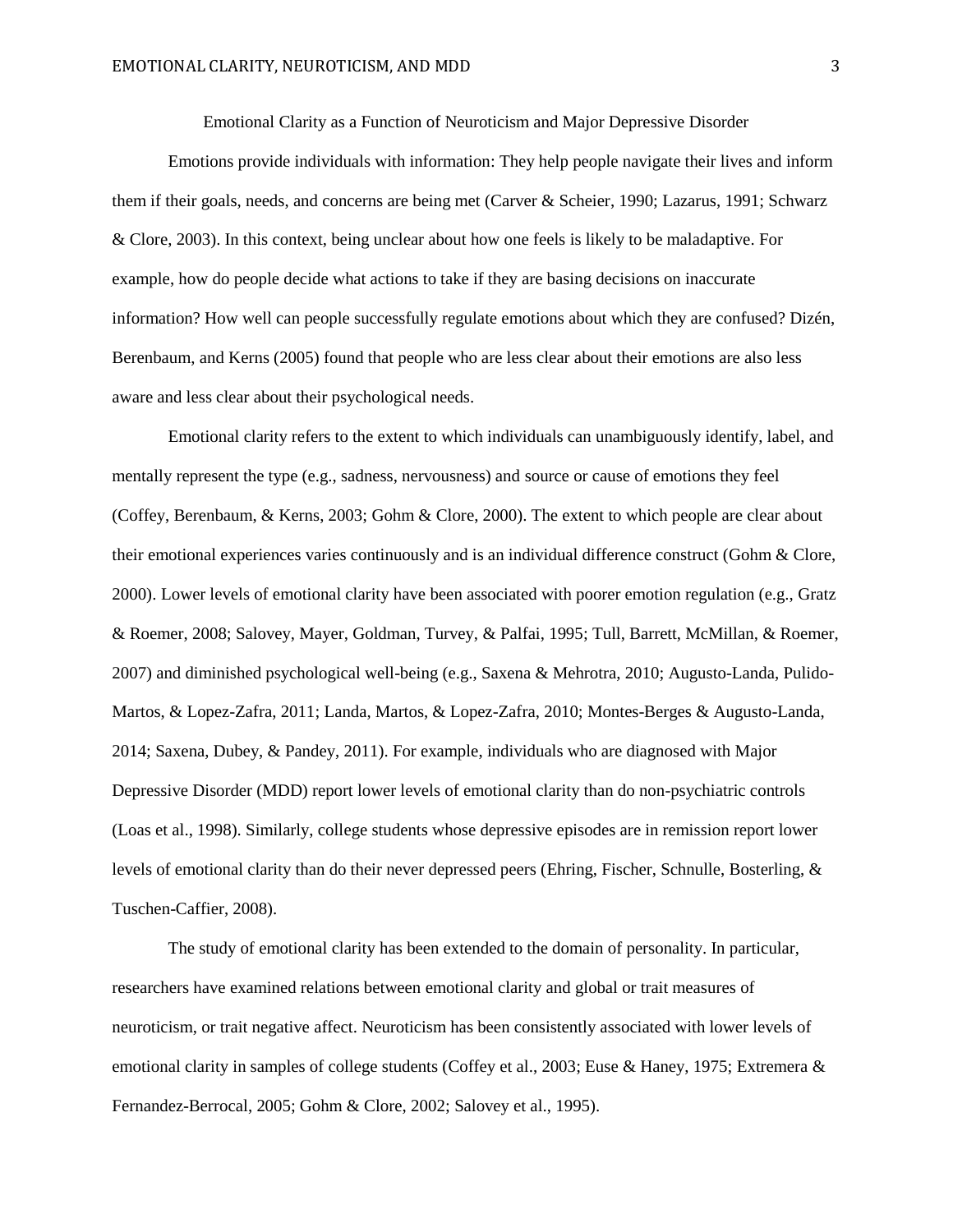There are two reasons to expect both neuroticism and MDD to be inversely related to emotional clarity. First, if depressed individuals are indeed characterized by diminished levels of emotional clarity, risk factors for the development of MDD, particularly those that have an emotional component, may also be associated with low levels of emotional clarity. In this context, neuroticism, which has been linked to negative affectivity (e.g., [Watson, Wiese, Vaidya, & Tellegen, 1999\)](#page-24-1), is posited to serve as a risk factor for MDD (e.g., [Barlow, Sauer-Zavala, Carl, Bullis, & Ellard, 2013\)](#page-19-1). Second, it is possible that neuroticism and MDD have in common underlying processes, such as a shared genetic diathesis (e.g., [Mineka, Watson, & Clark, 1998;](#page-22-4) [Watson & Clark, 1995\)](#page-24-2).

Researchers examining emotional clarity have almost exclusively used global self-report measures, which have notable limitations. Perhaps most important, the extent to which people can accurately introspect and report on their emotional clarity is unclear. Lischetzke, Angelova, and Eid [\(2011\)](#page-22-5) used a novel method to assess emotional clarity as part of an experience sampling study. Participants rated how they were feeling in the moment, and their reaction times (RT) to make these ratings were used as a proxy for emotional clarity. Presumably, faster ratings on emotion items reflect greater clarity about emotions. Lischetzke and colleagues [\(2011\)](#page-22-5) found that although these RTs were not related to global self-reports of emotional clarity, they were related to participants' certainty about their feelings in the moment. Further, faster RTs, but not global measures of emotional clarity, predicted greater subsequent self-reported mood-regulation success during the experience sampling protocol.

Indirect assessments of emotional clarity also reduce possible influences of cognitive biases that have been found to characterize clinical populations, including individuals with MDD (e.g., memory biases[; Mathews & MacLeod, 2005\)](#page-22-6). Finally, retrospective self-report measures suffer more generally from the weakness of being far removed from the actual situations and contexts in which people actually experience their emotions. Assessing emotional clarity in the context of people's daily lives provides information with greater ecological validity. Thus, in order to assess level of emotional clarity more reliably, it is important to use methods other than retrospective self-report.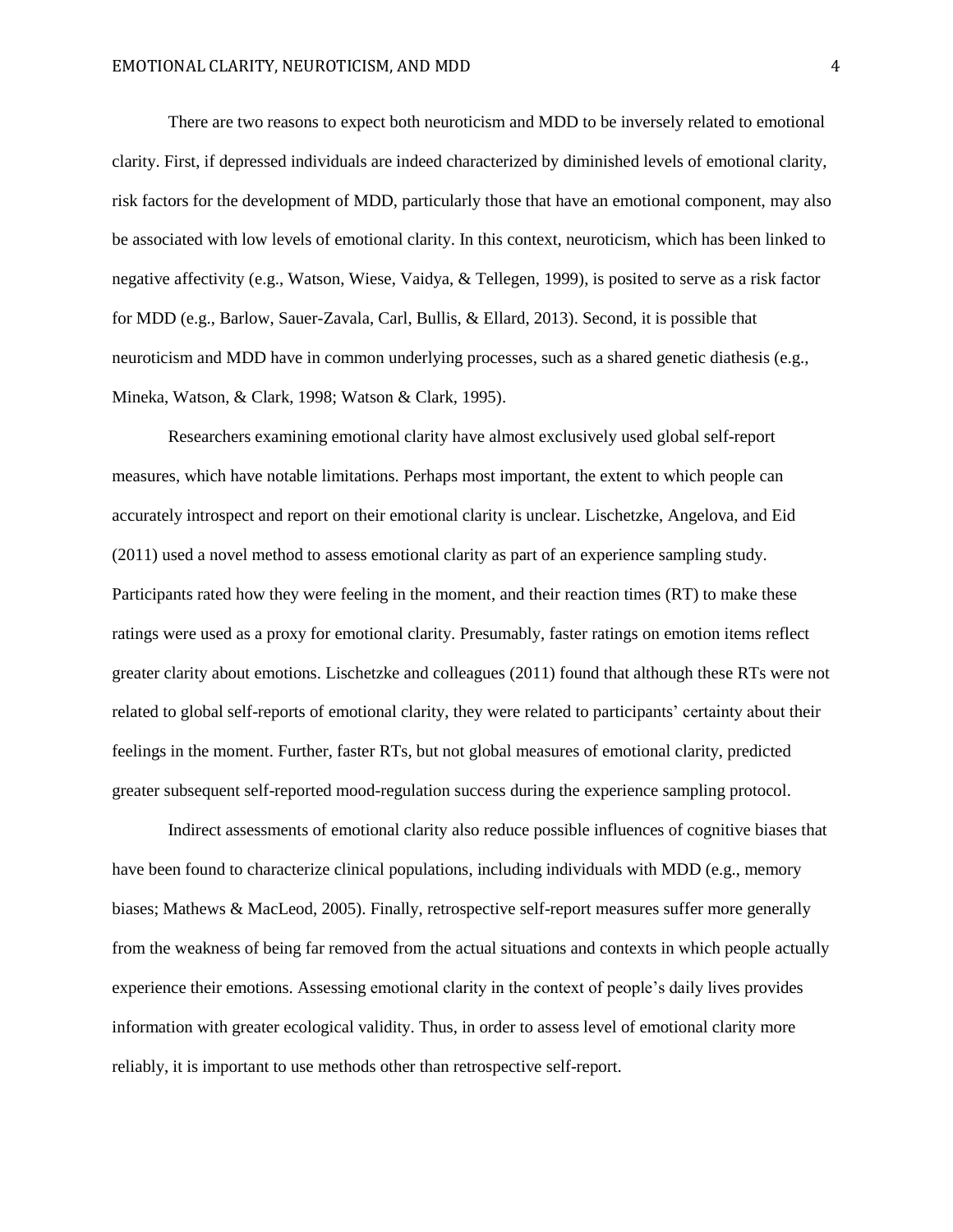In addition to these methodological issues, investigators examining emotional clarity, including researchers studying neuroticism and MDD, have yet to assess emotional clarity as a function of valence. Although there is evidence that MDD and neuroticism are related to lower levels of emotional clarity, it is unclear whether these results for emotional clarity hold for both positive and negative emotions, or alternatively, whether diminished emotional clarity is unique to negative or positive emotions. There are important clinical implications for understanding whether disturbances in emotional clarity are general or are specific to one valence. For example, if difficulties in emotional clarity are specific to negative emotions, then treatment components targeting emotions need to focus on helping clients learn how to better identify only their negative, and not their positive, emotions.

We hypothesize that neuroticism and MDD will be characterized by decreased clarity of negative, but not positive, emotions. Individuals vulnerable to and diagnosed with MDD exhibit a variety of negative cognitive biases in memory, attention and the interpretation of ambiguous information (e.g., [Alloy, Abramson, Walshaw, & Neeren, 2006;](#page-19-2) [Gotlib & Joormann, 2010\)](#page-21-3). For example, people with MDD exhibit difficulty removing negative material from working memory (e.g., [Levens & Gotlib, 2010\)](#page-22-7). This strong focus on negative valence may obscure the clarity about the specific negative feelings they may experience. Indeed, people with MDD struggle in their understanding of specific negative emotions. For example, individuals with MDD have less differentiated negative emotions than do healthy controls [\(Demiralp et al., 2012\)](#page-20-6); importantly, the groups do not differ on differentiation of their positive emotions. Similarly, neuroticism is associated with lower levels of differentiated negative emotions [\(Erbas,](#page-20-7)  Ceulemans, Pe, Koval, & Kuppers, 2014).

In addition, there are also two lines of research that provide at least indirect support for our central hypothesis that neuroticism and MDD will be associated with reductions in the clarity of negative, but not positive, emotions. First, both neuroticism [\(Nolen-Hoeksema, Wisco, & Lyubomirsky, 2008\)](#page-23-4) and MDD [\(Aldao, Nolen-Hoeksema, & Schweizer, 2010\)](#page-19-3) have been found to be associated with poor regulation of negative emotions. We posit that these problems with emotion regulation are due in part to these individuals being unclear about their negative emotions. In other words, we think that the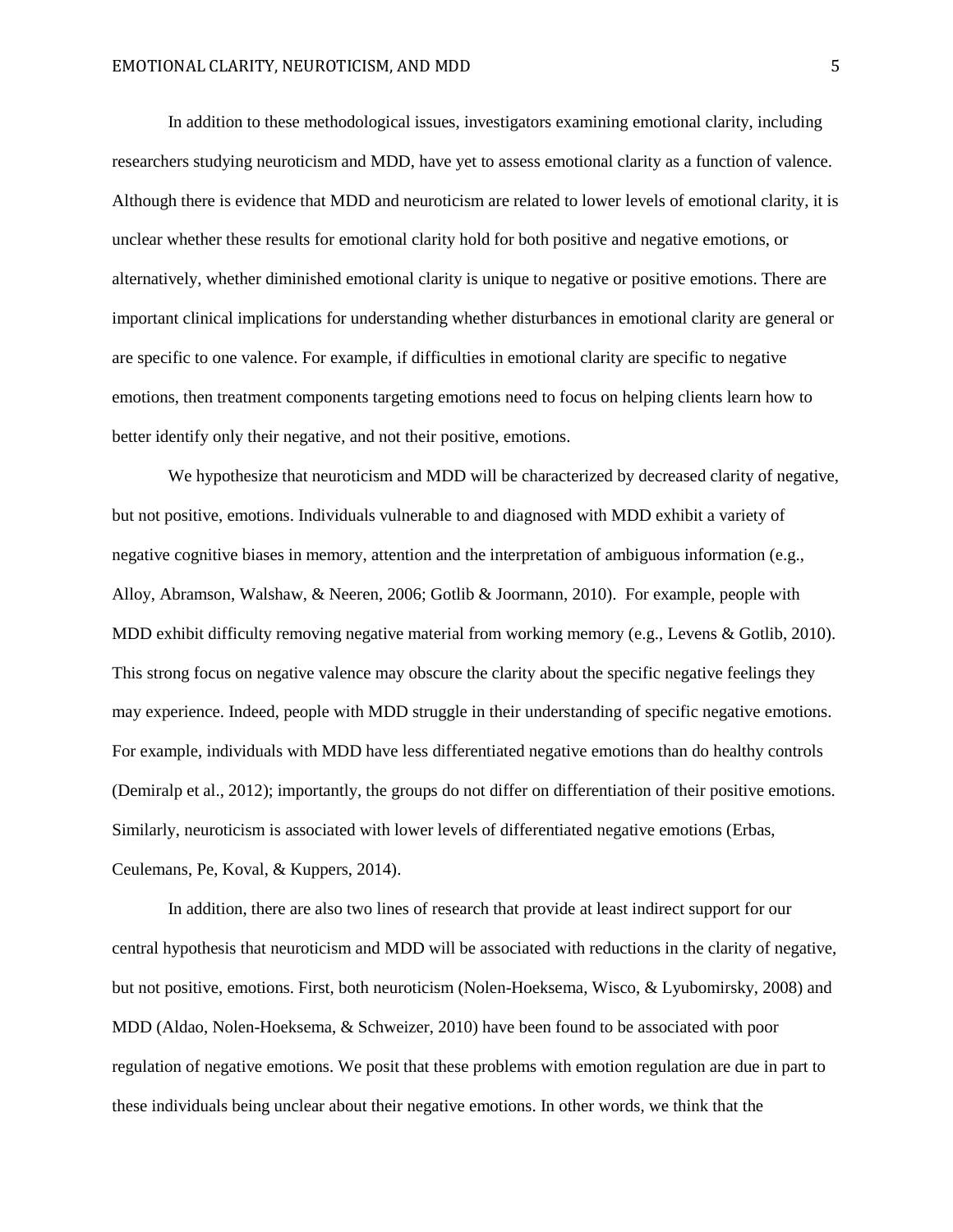diminished clarity of negative emotion is one factor that leads to subsequent difficulties in regulating negative emotions. Consistent with this formulation, investigators have shown that participants with lower clarity of emotion have greater difficulty repairing experimentally induced negative moods [\(Salovey et al., 1995\)](#page-23-1).

Although we conceptualize emotional clarity as being central to understanding why people experience aberrations in negative emotions, emotional clarity may play less of a key role in understanding the relations between positive emotions and neuroticism or MDD. First, neuroticism is generally unrelated to positive emotions; even though MDD is associated with diminished positive emotions, the particular issue is that people do not experience enough positive emotion [\(Watson, Clark, &](#page-24-3)  Carey, 1988). We think that the main issues involved in understanding aberrations in positive emotions related to neuroticism and MDD will be linked to factors and processes that clarify the elicitation, maintenance, and up-regulation of positive emotions, and emotional clarity may not be central to these processes. Indeed, in a related line of research, Barrett, Gross, Christensen, and Benvenuto [\(2001\)](#page-19-4) found that emotion regulation was related to the extent to which people differentiated negative, but not positive, emotions.

The second line of research that provides indirect support for our central hypothesis involves the construct of emotional instability. Higher levels of emotional variability have been found to be associated with less emotional clarity [\(Thompson, Berenbaum, & Bredemeier, 2011\)](#page-24-4). In this context, compared with healthy controls, individuals diagnosed with MDD experience greater variability of negative, but not of positive, emotions (e.g., [Houben, Van den Noortgate, & Kuppens, in](#page-21-4) press; [Peeters, Berkhof, Delespaul,](#page-23-5)  [Rottenberg, & Nicolson, 2006;](#page-23-5) [Thompson et al., 2012\)](#page-24-5). Thus, we predict that depressed individuals will experience lower clarity of negative, but not of positive, emotions.

Before examining the specific mechanisms that may underlie possible lower levels of clarity of negative emotions in individuals with high levels of neuroticism or MDD, it is important that we elucidate the relations between emotional clarity and both neuroticism and MDD. Therefore, in the first study, which involves the reanalysis of existing data (e.g., [Kuppens, Allen, & Sheeber, 2010\)](#page-21-5), we examined the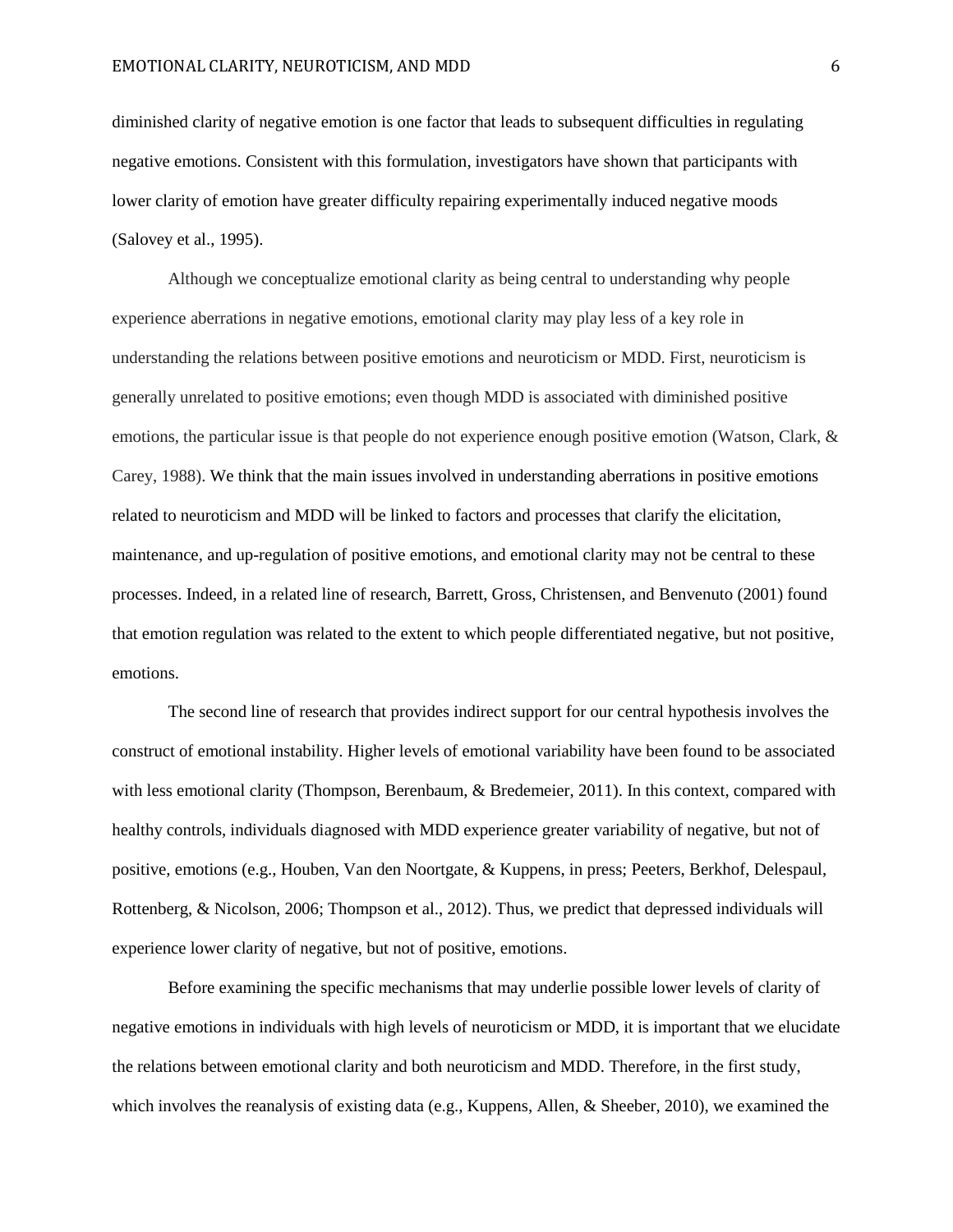strength of the relation between emotional clarity and trait neuroticism in a sample composed largely of college students. In the second study, we examined the relation between emotional clarity and MDD in a community sample of adults who were in a current depressive episode or who had no history of any mental health disorders. Importantly, in both studies participants completed experience-sampling protocols that included items assessing their current levels of positive and negative emotion. This allowed us to measure negative and positive emotional clarity using participants' RTs to endorse negative and positive emotions, respectively. This is the first study to use RTs to examine clarity of positive and negative emotions as a function of neuroticism and MDD.

## **Method**

#### **Participants and Procedure**

**Study 1**: An initial sample of 80 participants took part in the study, of which 77 were university students and 3 were university personnel.<sup>1</sup> They were recruited by responding to ads that were placed around the university campus. One participant withdrew after the first day of data collection, resulting in a final sample of 79 participants (63% female). They ranged in age from 18 to 67 years ( $M = 24$ ;  $SD =$ 7.82). All participants had Belgian nationality and are from European ethnicity. Participants came from a variety of disciplines, including, the humanities (42%), science and technology (22%), and biomedical sciences (22%). Participants provided informed consent and were compensated for their participation.

In the first session, each participant received a Tungsten E2 palmtop computer along with instructions for how to use it to respond to the questions at each prompt. Each palmtop was programmed to beep 10 times a day for 14 consecutive days during the participant's waking hours using the Experience Sampling Program 4.0 [\(D. J. Barrett & Feldman Barrett, 2000\)](#page-19-5) on the basis of a stratified random interval scheme (dividing each participant's waking hours into ten equal periods and randomly assigning one prompt in each interval). At each prompt, the palmtop presented a number of questions in randomized order, including items about the experience of specific emotions and questions about the circumstances that led to them. For the next two weeks, participants carried the palmtop during their normal daily activities and responded to the questions when signaled. Compliance was good: overall,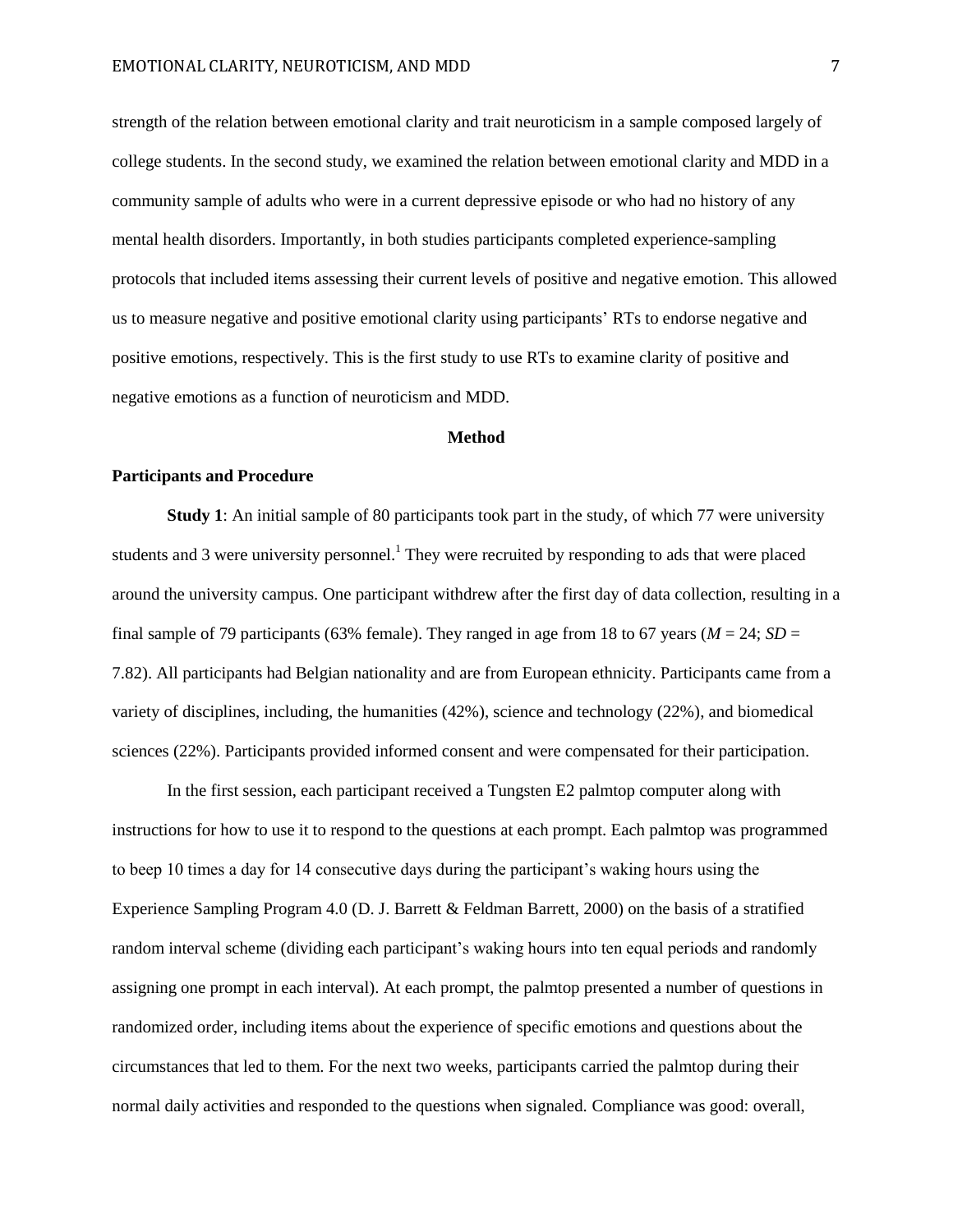participants responded to 82% of the prompts. After two weeks, participants attended a second session in which they were debriefed and paid for participation. All participants also completed a battery of selfreport measures either before or after the sampling procedure, as determined by random assignment. These measures included questionnaires assessing self-esteem, emotion, emotion-regulation, self-esteem (which are not relevant to the current research question) and a personality scale (see below).

**Study 2:** Adults from the surrounding communities of Ann Arbor, Michigan, and Stanford, California, were recruited using postings at local businesses and online (e.g., Craigslist). To be eligible for participation, people needed to be between 18 and 40 years old  $(M = 26.8, SD = 6.5)$  and be native English speakers. The sample was largely women (69.8%) and ethnically/racially diverse: 67.9% white, 7.5% African American, 10.4% Asian American, 2.8% Latino/a, 9.4% multi-racial and 1.9% indicated "other." Participants were highly educated with approximately 51.9% having a bachelor's degree or higher. People were required to either have no history of any mental health disorder (CTL;  $n = 53$ ) or be in a current depressive episode (MDD;  $n = 53$ ). Mental health status was assessed using the Structured Clinical Interview for DSM-IV (SCID-I; [First, Spitzer, Gibbon, & Williams, 2001\)](#page-21-6). Additional eligibility requirements for the control group included a Beck Depression Inventory–II (BDI-II; [Beck, Steer, &](#page-19-6)  Brown, 1996) score of 9 or less. Additional eligibility for the depressed group included a BDI-II score of 14 or higher, and no alcohol/drug dependence in past six months, Bipolar I or II diagnoses, or psychotic disorders. The final sample of 106 participants excluded 15 participants because of equipment failure ( $n =$ 12; 7 CTLs, 5 MDDs) or noncompliance (n = 3; all MDDs). The MDD and control groups did not differ significantly in gender ( $\chi^2(1) = 0.18$ ,  $p = .83$ ), race–ethnic composition ( $\chi^2(5) = 7.79$ ,  $p = .17$ ), or educational attainment ( $\chi^2(3) = 6.67$ ,  $p = .08$ ). Individuals with MDD, however, were significantly older than control participants  $(t(104) = 2.19, p < .05)^2$ 

At their first session, participants completed the lifetime SCID, which was administered by graduate and post-baccalaureate students who had received extensive training. Diagnostic reliability was assessed by randomly selecting and re-rating recorded interviews. Our team has achieved excellent inter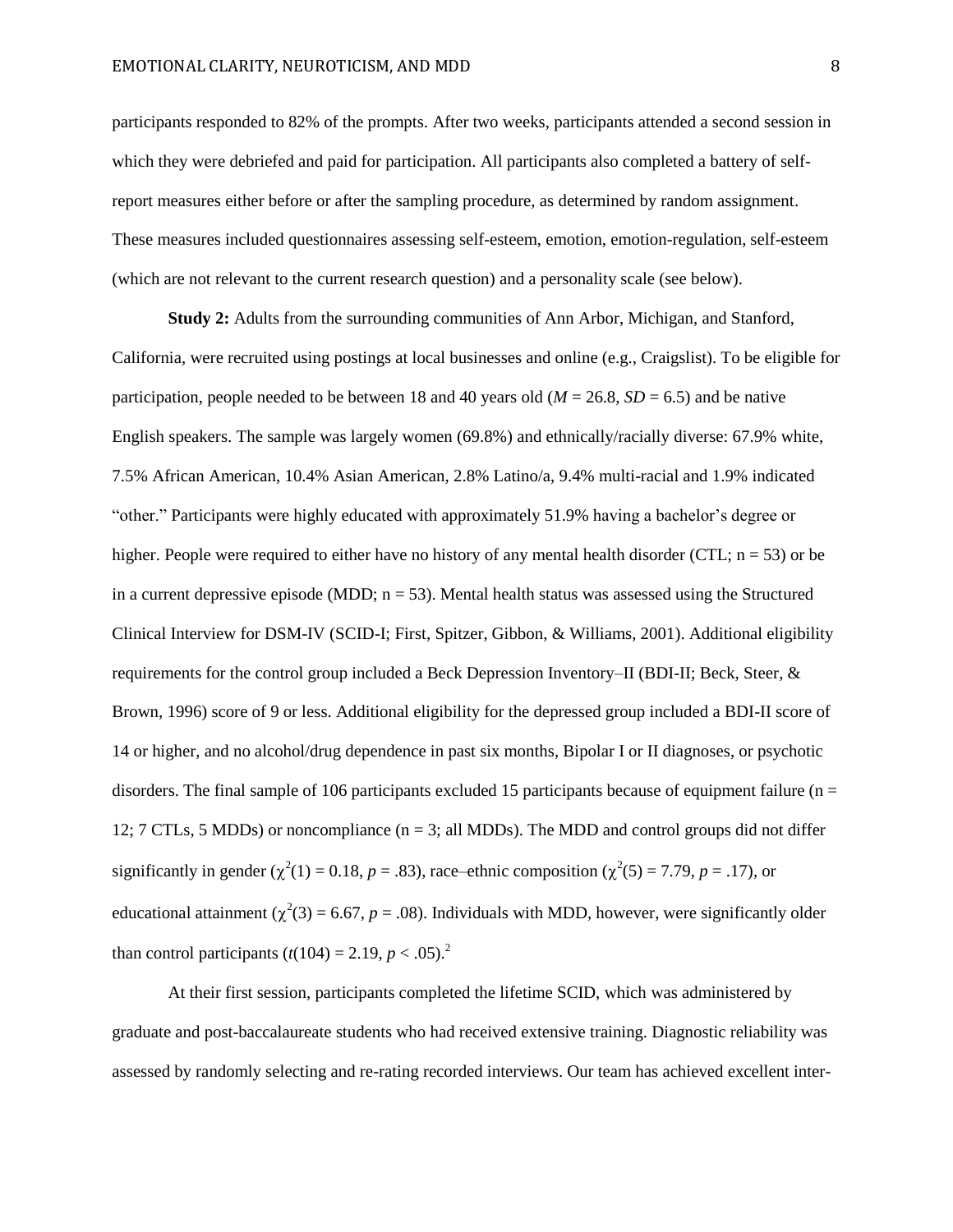rater reliability for a major depressive episode  $(k = .93)$  and for classifying participants as non-psychiatric controls ( $k = 0.92$ ; [Levens & Gotlib, 2010\)](#page-22-7). Participants returned to the laboratory for a second session to complete a series of self-report measures, including the one described below. At this session, they were instructed on the experience sampling method (ESM) protocol, including completing a full practice trial.

Participants carried a hand-held electronic device (Palm Pilot Z22) that was programmed using the Experience Sampling Program 4.0 [\(D. J. Barrett & Feldman Barrett, 2000\)](#page-19-5). They were prompted (via a tone signal) eight times per day between 10 a.m. and 10 p.m. The majority of participants carried the device for 7 to 8 days to be prompted 56 times. Prompts occurred at random times within eight 90-min windows per day; thus, prompts could occur between 2 and almost 180 min apart ( $M = 93$  min,  $SD = 38$ ) min). After a prompt, participants had 3 min to respond to the initial question. For each ESM item, an RT was recorded. MDD and CTL groups did not differ in the percentage of completed prompts (MDD = 77.9%, CTL =  $81.0\%$ ,  $t(104) = 1.24$ ,  $p = .22$ ). Participants provided informed consent and were compensated for their participation, with an extra incentive for responding to more than 90% of the prompts. The protocol was approved by the Institutional Review Boards of University of Michigan and Stanford University.

**Neuroticism.** In Study 1, the Dutch translation of the NEO-Five Factor Inventory (FFI) personality questionnaire [\(Hoekstra, Ormel, & de Fruyt, 1996\)](#page-21-7) was used to measure neuroticism. The questionnaire consists of 60 items, with 12 items measuring each of the Big Five personality dimensions. Respondents are asked to indicate the degree to which they agree or disagree with each of the statements using a five-point Likert-type scale (ranging from  $0 =$  *strongly disagree*,  $4 =$  *strongly agree*; Cronbach  $\alpha$  $= .88$ ).

**Emotion ratings.** Finally, to rule out the possibility that people take longer to respond to emotion items that they endorse strongly, we controlled for within-person mean levels of current emotion. At each prompt, participants reported their current levels of negative and positive emotions. Each study administered a different list of emotion words. To maximize comparison of results from each study, we limited the analyses to emotions that were administered in both studies. For negative emotion, we used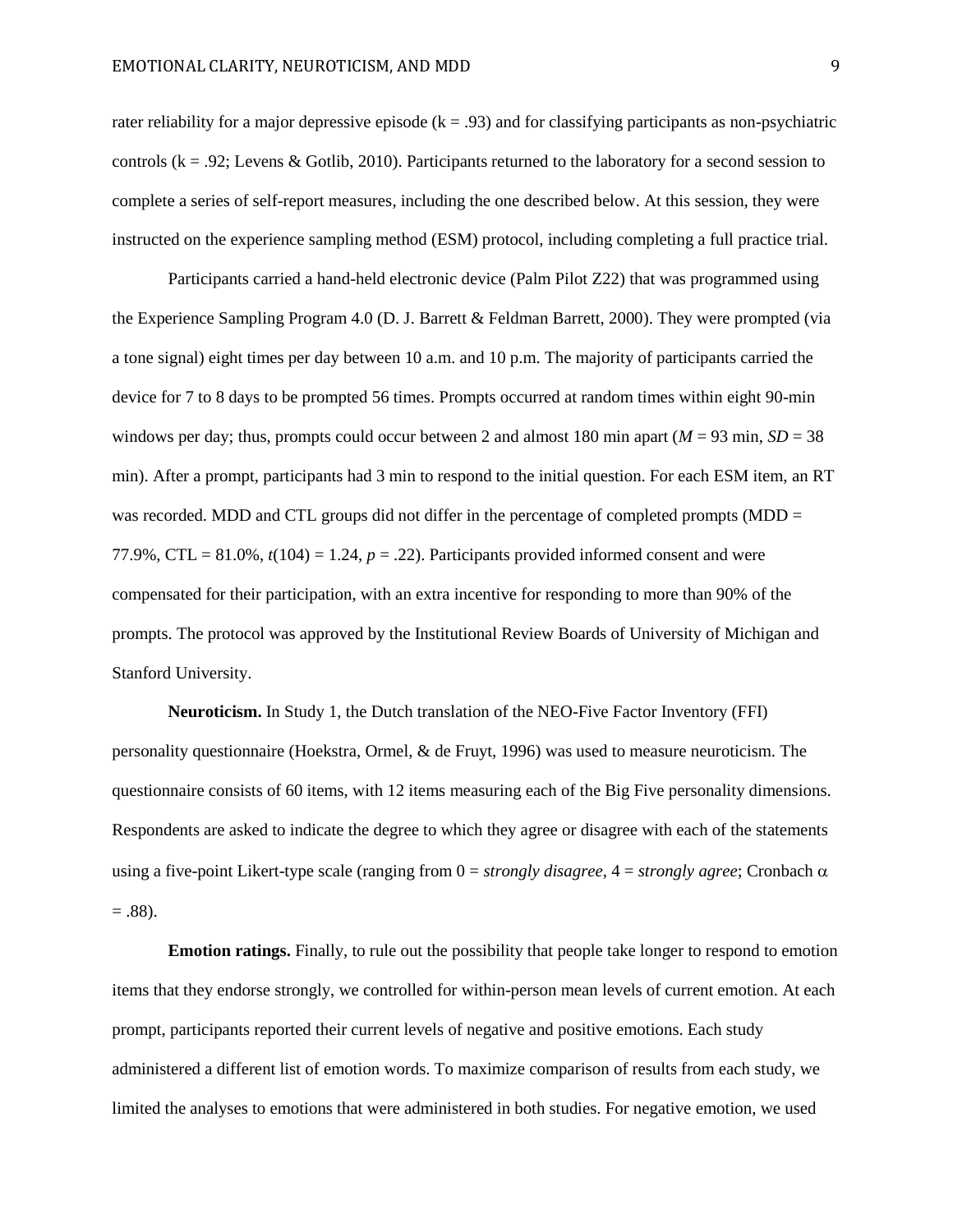ratings for angry, sad, and anxious. For positive emotion, we used ratings for happy and excited.<sup>3</sup> In Study 1, participants indicated the extent to which they were currently feeling each emotion using a continuous slider scale that ranged from 0 (*not at all*) to 100 (*very much*). For Study 2, participants used a 4-point scale (1 = *not at all*, 4 = *a great deal*) to report the extent to which they were currently feeling each emotion at each prompt. We calculated the between and within-person reliability values for negative and positive emotions using MIXED methods (see [Shrout & Lane, 2011,](#page-23-6) for detailed information, including syntax). For Study 1 for negative emotion, the between-person reliability was .995 and the within-person reliability was .657, and for positive emotion the between-person reliability was .994 and the withinperson reliability was .715. For Study 2 for negative emotion, the between-person reliability was .994 and the within-person reliability was .570, and for positive emotion the between-person reliability was .997 and the within-person reliability was .751. Across studies, the between-person reliabilities were excellent and the within-person reliability values are in the moderate range [\(Shrout, 1998\)](#page-23-7).

**Emotional clarity.** As described above, based on previous work (e.g., [Lischetzke et al., 2011\)](#page-22-5), we operationalized emotional clarity as the speed with which participants responded to emotion items during the experience-sampling period. Because of the non-normal distribution of the data in our analyses and to avoid excessive influence of outliers (which occur given the nature of collecting experience sampling data), RTs were log transformed before computing averages or conducting analyses. For clarity of negative and positive emotions, mean scores for the log-transformed RTs to negative and positive emotion items, respectively, were calculated at the prompt-level (i.e., for each participant for each prompt). Study 2 also assessed global emotional clarity. Participants were administered the emotional clarity subscale of the Trait Meta Mood Scale (TMMS; [Salovey et al., 1995\)](#page-23-1).

**Baseline reaction time.** We included baseline RTs as a covariate in our analyses at the withinperson level.<sup>4</sup> It is important to control for baseline RTs when examining RTs to valenced stimuli. However, it was particularly important to do so for Study 2 because some people with MDD exhibit psychomotor retardation [\(American Psychiatric Association, 2013\)](#page-19-7). To assess baseline RT, logtransformed RTs across all non-emotion items were averaged for each prompt to provide a general RT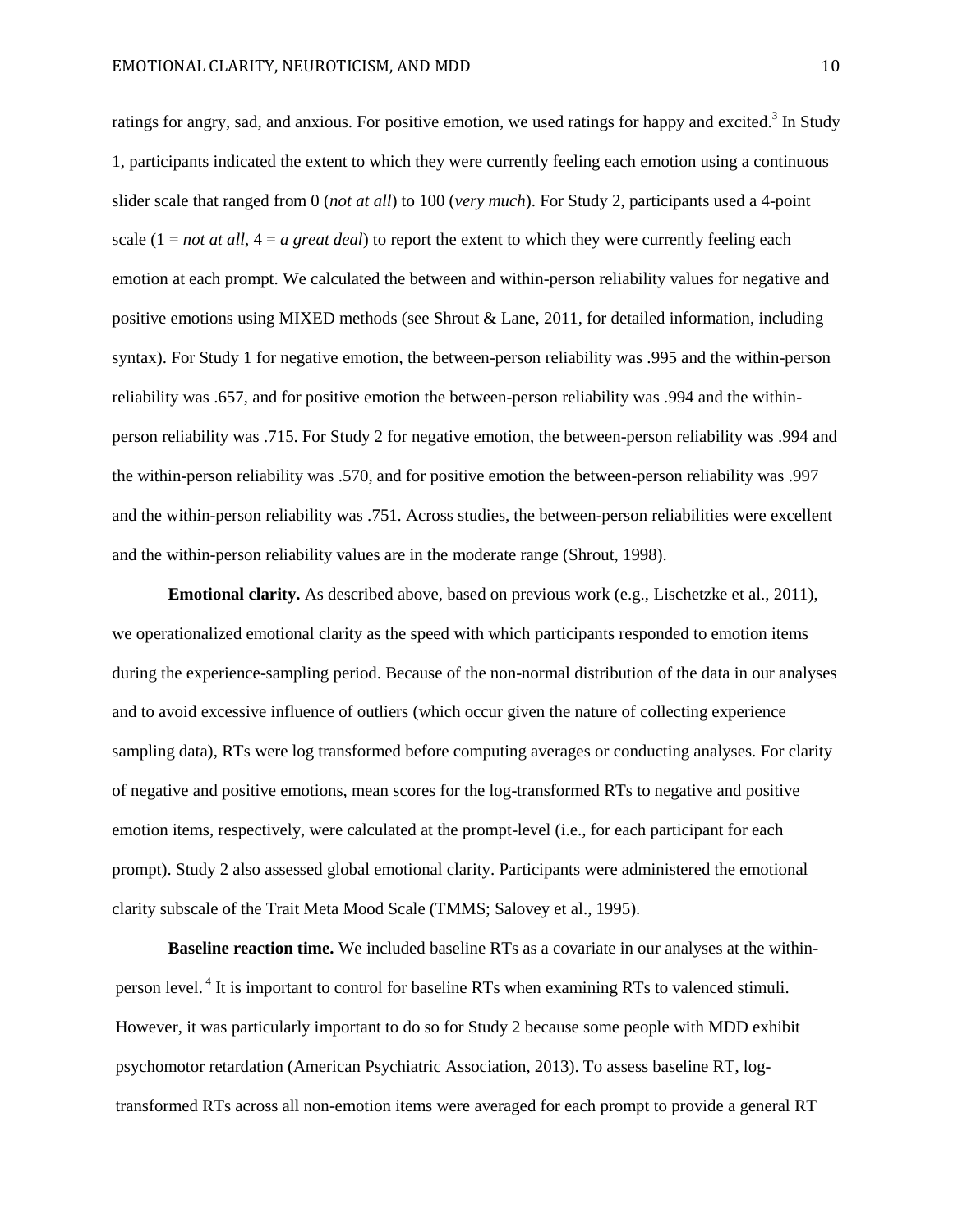variable. RTs to any item that included an emotion term were excluded. More specifically, for Study 1, this included items asking participants to provide information about their ongoing situation and how they appraised the situation. For Study 2, this included items assessing physical activity [\(Mata et al., 2012\)](#page-22-8), significant events [\(Thompson et al., 2012\)](#page-24-5), as well as mind wandering and rumination.

## **Analytic overview**

Because of the nested data structure (prompts nested within individuals), we tested our hypotheses using multilevel modeling. Multilevel modeling simultaneously estimates within- and between-person effects [\(Krull & MacKinnon, 2001\)](#page-21-8) while handling varying time intervals between prompts and missing data [\(Snijders & Bosker, 1999\)](#page-23-8). Importantly, multilevel modeling does not assume independence of data points. We used hierarchical linear modeling (HLM 6.08; [Raudenbush, Bryk, &](#page-23-9)  Congdon, 2008) and report parameter estimates with robust standard errors. Full models, all of which were random effects models (i.e., intercepts and slopes were allowed to vary), are described in each respective section.

For both studies, we conducted a series of multilevel models. First, we examined whether negative emotional clarity varied as a function of the Level 2 variables, neuroticism (Study 1) and depression status (Study 2), after controlling for the Level 1 variables: mean log-transformed RT on nonemotion items at that prompt (i.e., baseline RT), and the level of negative emotion at that prompt (all Level-1 predictors person-mean centered). Then, we conducted the same multilevel analyses for positive emotional clarity. For Study 1, in the equations below, i represents beeps or prompts and j represents participants. In all models that included neuroticism as a Level 2 (between-person) variable, neuroticism was grand-mean centered.

Level 1 Model (prompt level) $5$ :

RT to emotion items<sub>ij</sub> =  $\beta_{0j}$  +  $\beta_{1j}$ <sup>\*</sup> mean emotion +  $\beta_{2j}$ <sup>\*</sup> baseline RT +  $r_{ij}$  1a Level 2 Model (person level):

$$
\beta_{0j} = \gamma_{00} + \gamma_{01} * (neuroticism) + u_{0j}
$$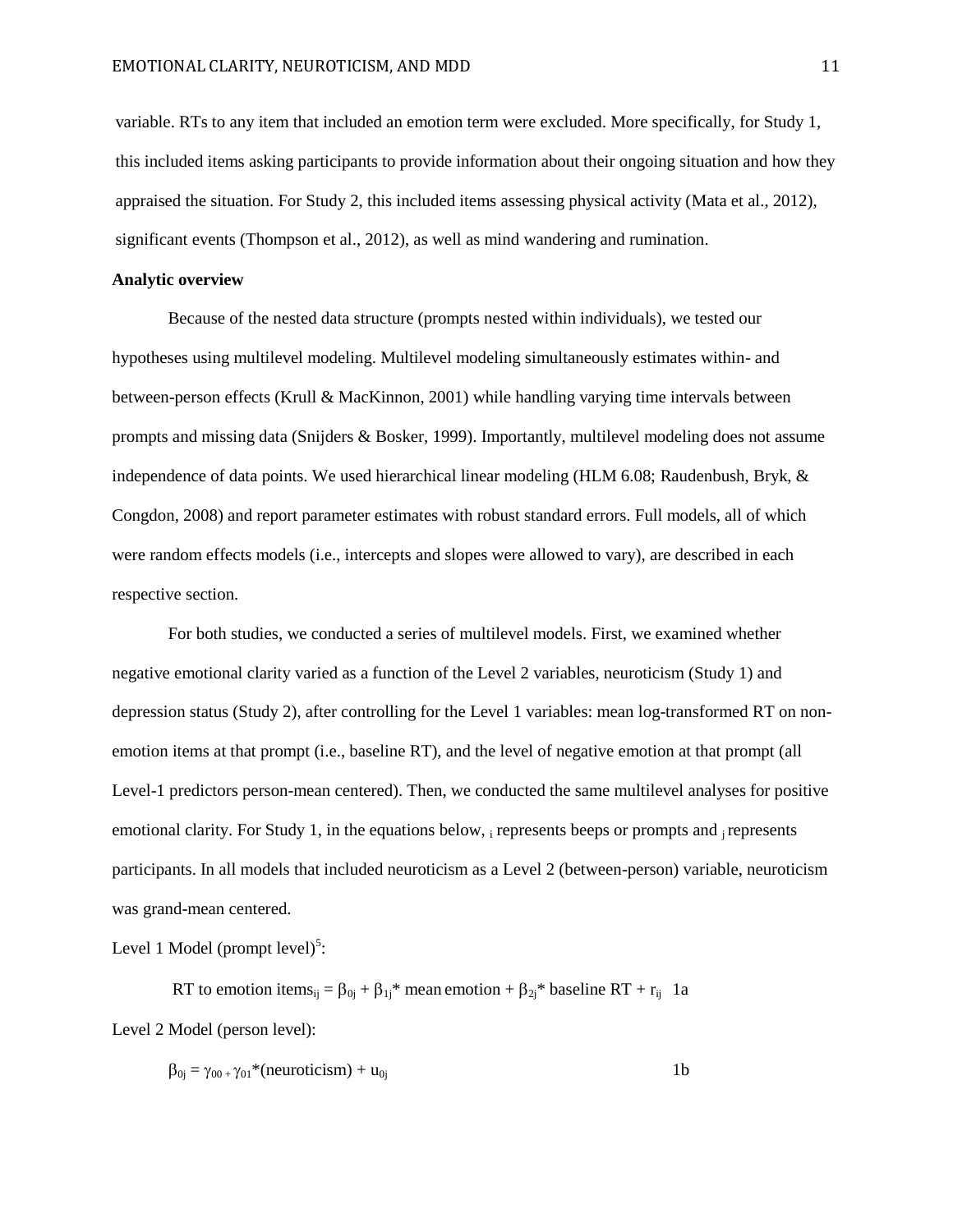$$
\beta_{1j} = \gamma_{10+}\gamma_{11} * (neuroticism) + u_{1j} \qquad 1c
$$

 $\beta_{2j} = \gamma_{20} + \gamma_{21} * (neuroticism) + u_{2j}$  1d

For Study 2, all models were identical to those presented in Study 1, with the exception that depression status instead of neuroticism was included as a Level 2 (between person) variable (dummycoded as  $0 = CTL$  group;  $1 = MDD$  group). The equations below represent the series of multilevel models we conducted on the participants in Study 2.

Level 1 Model (prompt level)<sup>2</sup>:

RT to emotion items<sub>ij</sub> =  $\beta_{0j}$  +  $\beta_{1j}$ <sup>\*</sup> mean emotion +  $\beta_{2j}$ <sup>\*</sup> baseline RT + r<sub>ij</sub> 2a

Level 2 Model (person level):

| $\beta_{0i} = \gamma_{00+}\gamma_{01}$ <sup>*</sup> (depression status) + u <sub>0i</sub> | 2h |
|-------------------------------------------------------------------------------------------|----|
| $\beta_{1i} = \gamma_{10+}\gamma_{11}$ <sup>*</sup> (depression status) + u <sub>1i</sub> | 2c |
| $\beta_{2j} = \gamma_{20+}\gamma_{21}$ <sup>*</sup> (depression status)+ u <sub>2i</sub>  | 2d |

## **Results**

### **Study 1**

In Table 1, we present the average scores and within- and between-person standard deviations for RT to negative and positive emotion items as well as levels of negative and positive emotion. Next, we examined the correlations between RTs to negative versus positive emotion items at the within-person level (Nezlek, [2012\)](#page-23-10) and at the between person level, using aggregated values across the ESM period. At the within-person level correlation, RT to negative emotion items was moderately correlated with RT to positive emotion items,  $r = .47$ ,  $p < .001$ . At the between-person level, they were correlated at  $r = .63$ ,  $p <$ .001; when controlling for baseline RT, RT to negative emotion items was moderately correlated with RT to positive emotion items,  $r = .48$ ,  $p < .001$ . These correlations suggest that clarity of negative and positive emotions (i.e., RT to negative and positive emotion items) overlap but are not redundant.

**Negative emotional clarity.** The top half of Table 2 presents results from the negative emotional clarity model (see Figure 1A for a graphical representation of the findings). People with higher levels of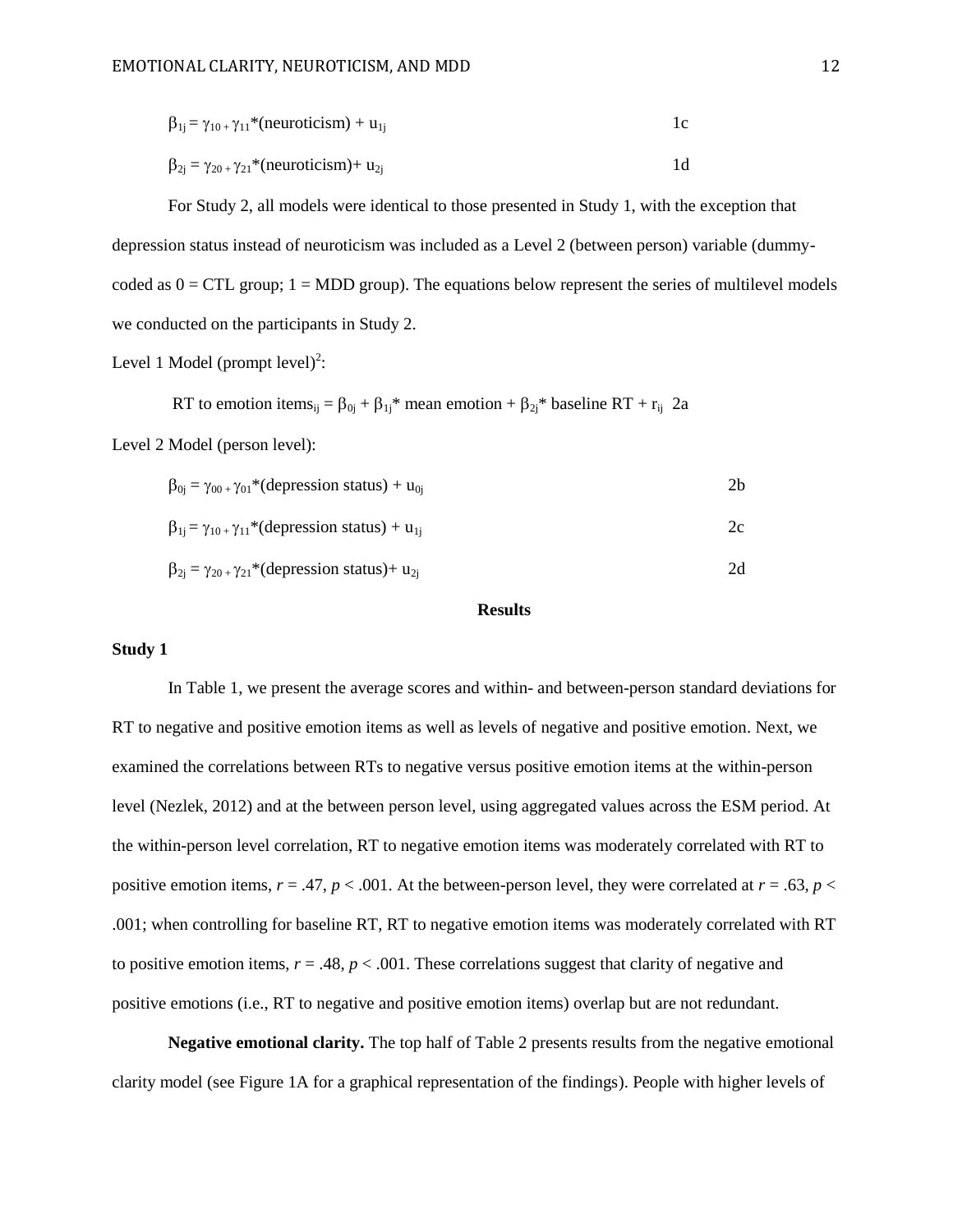neuroticism had longer RTs to endorse negative emotion items (see *γ01*). This suggests that higher levels of neuroticism were related to lower levels of negative emotional clarity. Importantly, the model controlled for the level of current negative emotion and participants' current baseline RT. Findings also show that RTs increased with the level of reported negative emotion (see *γ10*); further, this relation was moderated by levels of neuroticism (see *γ11*). Although on average it took participants longer to report negative emotions as their levels of negative emotions increase, this effect was weaker for participants with high levels of neuroticism. Baseline RT was positively related to RT to negative emotion items (see *γ20*), but this relation was not moderated by levels of neuroticism (see *γ21*).

**Positive emotional clarity.** The bottom half of Table 2 presents results from the positive emotional clarity model (see Figure 1A). After controlling for average level of current positive emotion and participants' current baseline RT, neuroticism was not significantly related to participants' RT to positive emotion items (see *γ01*). Thus, positive emotional clarity was not related to levels of neuroticism. In addition, RTs increased with higher levels of reported positive emotions (see *γ10*), but this relation did not vary as a function of neuroticism (see *γ11*). Baseline RT was also positively related to RT to positive emotion items (see *γ20*), but the relation between baseline RT and RT to positive emotion items did not vary as a function of levels of neuroticism (see *γ21*).

## **Study 2**

Next, we examined our hypotheses in an adult community sample, half of whom were in a major depressive episode (MDD group) and half of whom had no current or past history of any mental health disorders (CTL group). See Table 1 for the average values and within- and between-person standard deviations for RT to negative and positive emotion items as well as of negative and positive emotion as a function of MDD status. Next, we examined the validity of using RTs to in-the-moment ESM ratings of negative and positive emotion ratings to assess emotional clarity. Study 2 included an assessment of emotional clarity using a global self-report measure. Controlling for baseline RT, scores on the global emotional clarity scale were not significantly associated with aggregated RTs to negative emotion items (MDD:  $r = .15$ ,  $p = .31$ ; CTL:  $r = .05$ ,  $p = .75$ ) or with aggregated RTs to positive emotion items for the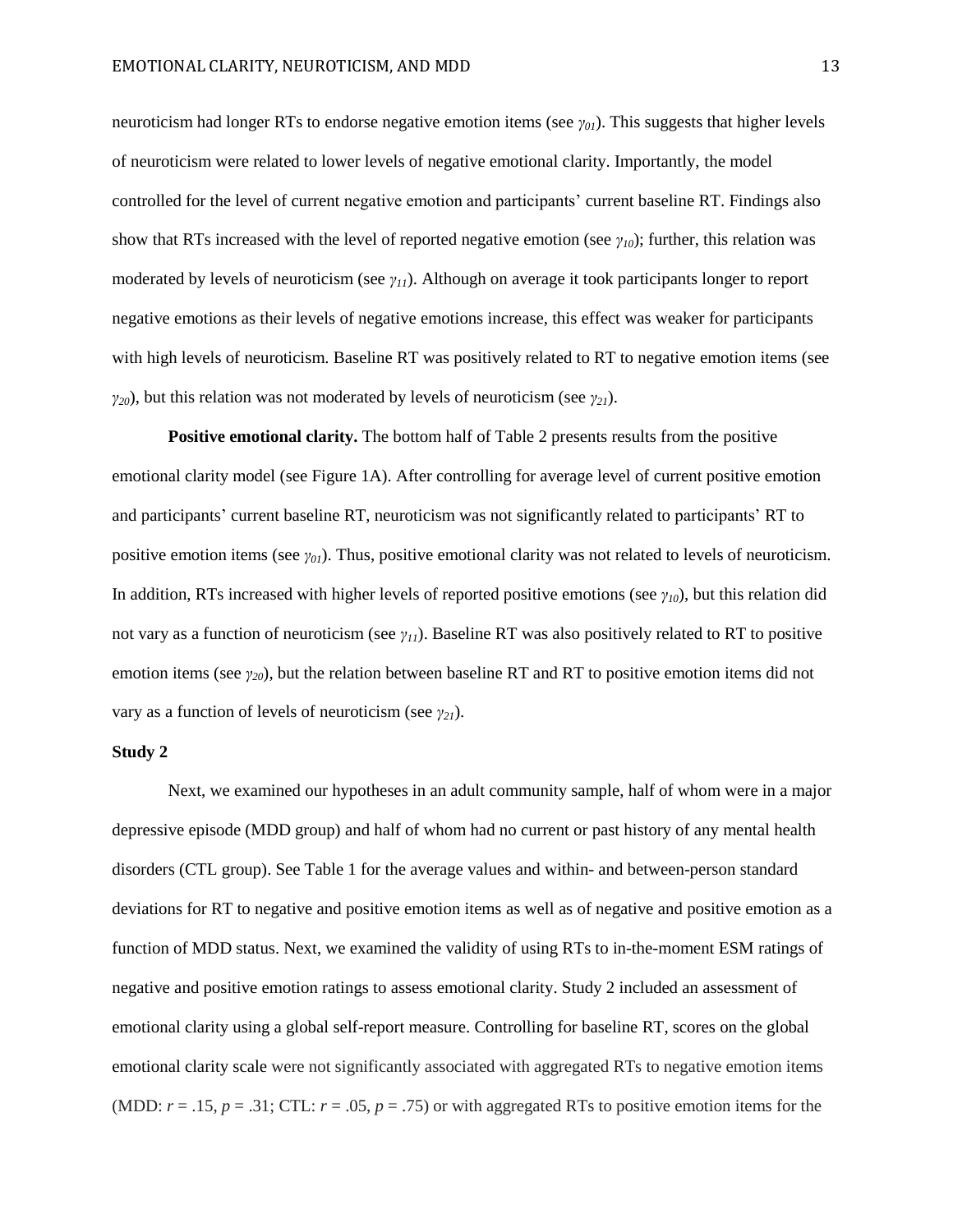MDD group  $(r = -0.12, p = .42)$ . On the other hand, global emotional clarity was significantly associated with RTs to positive emotion items for the CTL group, controlling for baseline RT ( $r = .29$ ,  $p = .04$ ). As in Study 1, we examined the correlation coefficients between RT to negative and positive emotion items at the within- and between-person level. At the within-person level, RTs to negative and positive emotion items were weakly associated,  $r = .14$ . At the between-person level, however, they were strongly correlated,  $r = .77$ ,  $p < .001$ ; when controlling for baseline RT, RTs to negative and positive emotion items were moderately related,  $r = .55$ ,  $p < .001$ . As in Study 1, these correlations suggest that RTs to negative and positive emotion items are not redundant.

**Negative emotional clarity.** The top half of Table 3 presents results from the negative emotional clarity model (see Figure 1B for a graphical representation of the findings). Compared to the healthy control group, the MDD group had longer RTs to negative emotion items (see MDD (*γ01*) row for the intercept  $(\beta_0)$ ). Thus, the MDD group had lower levels of negative emotional clarity than did the CTL group. Importantly, the model controlled for average level of negative emotion and participants' baseline RTs to non-emotion items at each prompt. In addition, RTs increased (i.e., emotional clarity decreased) as the level of reported negative emotions increased for the CTL group (see *γ10*). This relation, however, was moderated by group status (see *γ11*): As the level of reported negative emotions increased, the MDD group exhibited a smaller increase in RTs to negative emotion items than did the CTL group. Baseline RT was positively related to RT to negative emotion items, and the relation between baseline RT and RT to negative emotion items did not vary as a function of depression status (see *γ<sup>20</sup>* and *γ21*, respectively).

**Positive emotional clarity.** The bottom half of Table 3 presents results from the positive emotional clarity model (see Figure 1B for a graphical representation of the findings). After controlling for the level of positive emotion and participants' baseline RT to non-emotion items at each prompt, the MDD group did not demonstrate significantly higher RTs to positive emotion items (see *γ01*) than did the CTL group (*γ00*). In other words, there was no moderation based on MDD status. Higher levels of positive emotion were related to higher RTs for the CTL group (*γ10*), this relation was not moderated by group status (*γ11*). In other words, higher levels of positive emotion were related to longer RTs for all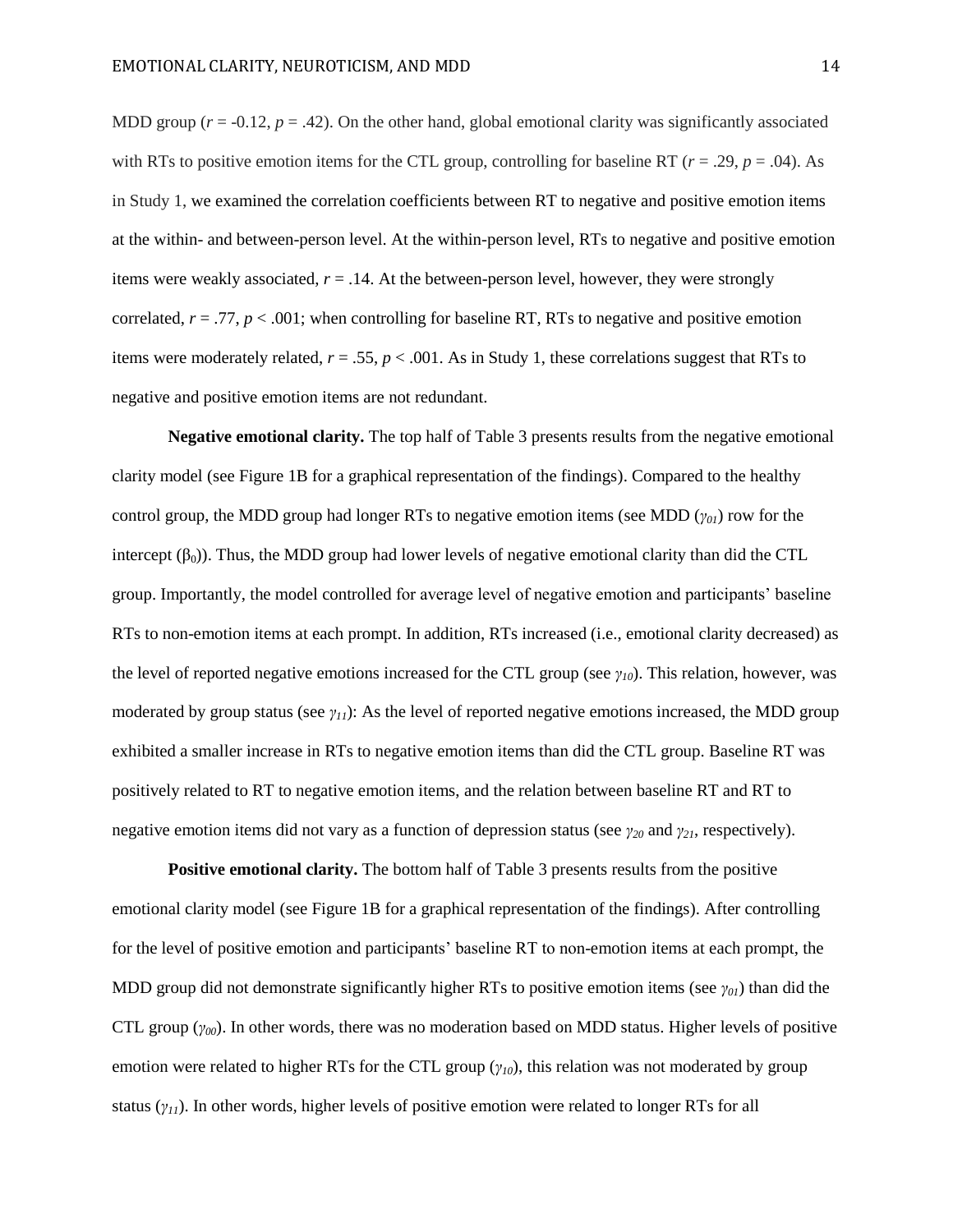participants independent of their depression status. Finally, baseline RT was also positively related to RT to positive emotion items (*γ20*), but this relation was also not moderated by group status (*γ21*).

#### **Discussion**

We hypothesized that neuroticism and MDD are characterized by a similar emotional deficit experiencing lower clarity of negative but not of positive emotions. We posited that individuals with higher neuroticism and MDD have deficits in their knowledge of negative emotions. This theorizing is consistent with research on a conceptually related but distinct construct [\(Boden, Thompson, Dizen,](#page-19-8)  Berenbaum, & Baker, 2012) of emotional differentiation. Less differentiation of negative emotions is related to higher neuroticism [\(Erbas et al., 2014\)](#page-20-7) and characterizes people with MDD compared to healthy controls [\(Demiralp et al., 2012\)](#page-20-6).

We were able to test our hypothesis in two studies examining emotional clarity in people's dayto-day lives in terms of how quickly they respond to items assessing their momentary experience. We found that participants' longer RTs to make ratings of their negative, but not positive, feelings in-themoment were related both to higher levels of neuroticism (Study 1) and to a diagnosis of MDD (Study 2). Given that slower responses to emotion items reflect lower emotional clarity, our results suggest that individuals high in neuroticism or with MDD are less clear about their negative emotions in daily life. This lower clarity may have important intrapersonal and interpersonal consequences. Intra-personally, for example, it may give individuals less accurate information about how a specific event impinges on their concerns [\(Dizen et al., 2005\)](#page-20-1), and how they can deal emotionally with the event [\(Butler & Randall, 2013\)](#page-20-8). Interpersonally, diminished emotional clarity may hinder adequate emotion regulation or social support [\(Butler, 2011\)](#page-19-9).

In contrast to negative emotional clarity, positive emotional clarity did not vary as a function of participants' levels of neuroticism (Study 1) or depression status (Study 2). These findings are important because past research examining relations between emotional clarity and both neuroticism and MDD has conceptualized emotional clarity as a general disturbance in emotion, rather than a disruption that may vary by valence. The present studies are the first to examine emotional clarity as a function of valence,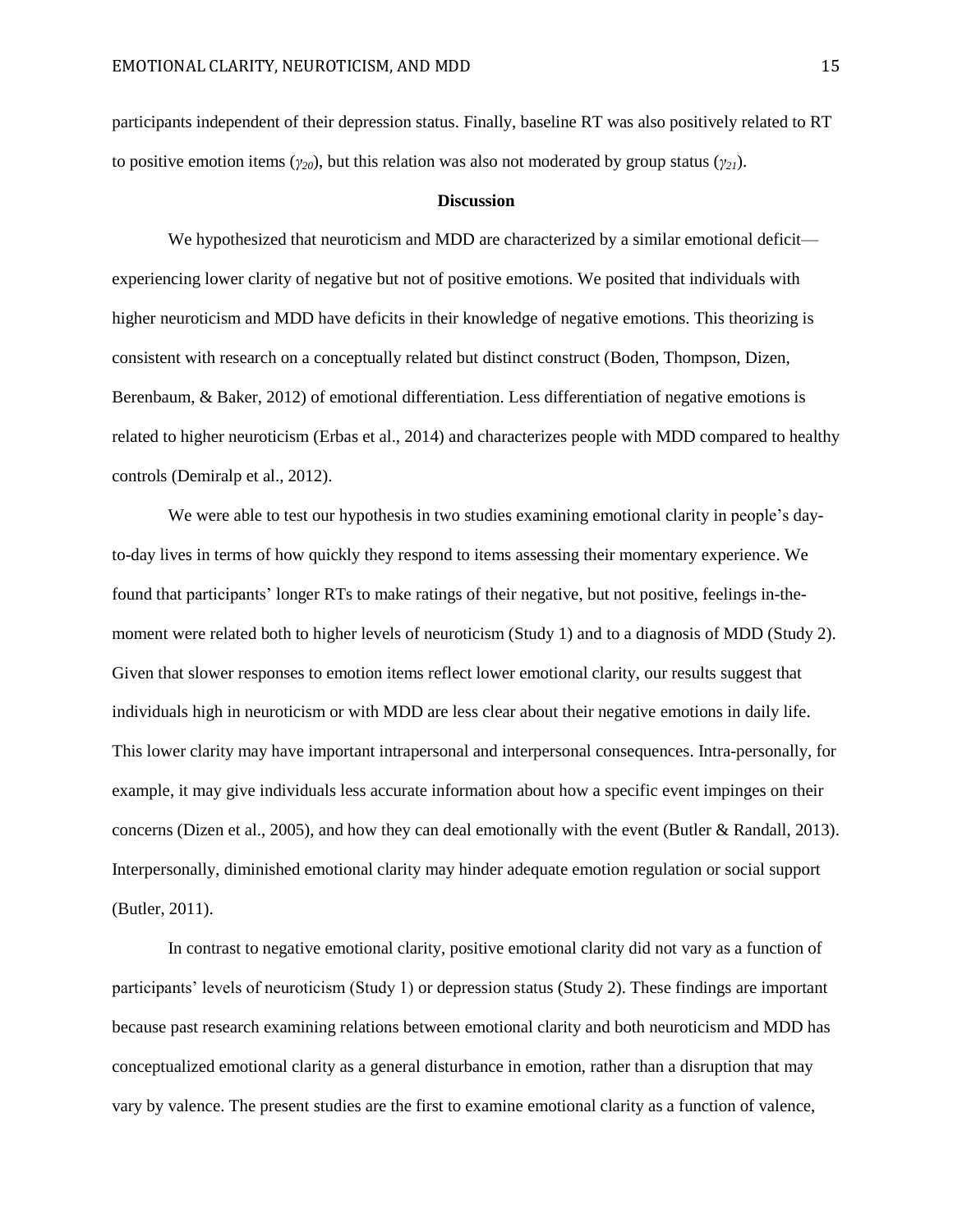and the findings from both studies highlight the importance of this distinction. Using a set of common items assessing negative and positive emotion in the two studies, we documented that emotional clarity is related only to levels of negative emotion. It is possible, of course, that different mechanisms underlie emotional clarity for positive and negative emotions, and this issue should be examined more explicitly in future research.

Given that neuroticism is a risk factor for MDD [\(Barlow et al., 2013](#page-19-1)**)**, another direction for future research is to examine whether reduced clarity of negative emotion predicts the onset of this disorder. We cannot examine this question in Study 1 because we do not know which, if any, of the participants had experienced a major depressive episode of in their past, were in a depressive episode at the time of the study, or may experience an episode in the future. Future research should also examine longitudinally whether clarity of negative emotion diminishes after the onset of a major depressive episode and/or increases after individuals experience remission from depression. If predictive, RTs to negative emotion items could be an easy way to assess future risk for mood disorder such as MDD. Such RTs can easily be collected online and could be used as a diagnostic indicator for possible mood dysregulation. Further research is needed to examine the diagnostic utility of such RTs however.

Only Lischetzke and colleagues [\(2011\)](#page-22-5) used methods other than global self-reports to assess emotional clarity. Our paper extends Lischetzke et al.'s findings in two important ways. First, these investigators administered emotion items with bipolar scales (e.g., relaxed--nervous); in contrast, we administered emotion items with unipolar scales. Our use of unipolar items is important because it lays bare the valence-specificity of emotional clarity. Indeed, the findings from Study 1 illustrate that emotional clarity is not always diminished across all emotions, but can be specific to an emotional valence. Second, Lischetzke et al. found that people's RTs to emotion items were related to how certain they felt about their emotions in the moment, but not to global emotional clarity scores; RTs to emotion items were also correlated with people's self-reported success of subsequent emotion regulation. Consistent with Lischetzke et al.'s findings, we found in Study 2 that RTs were generally not related to self-reports of global emotional clarity.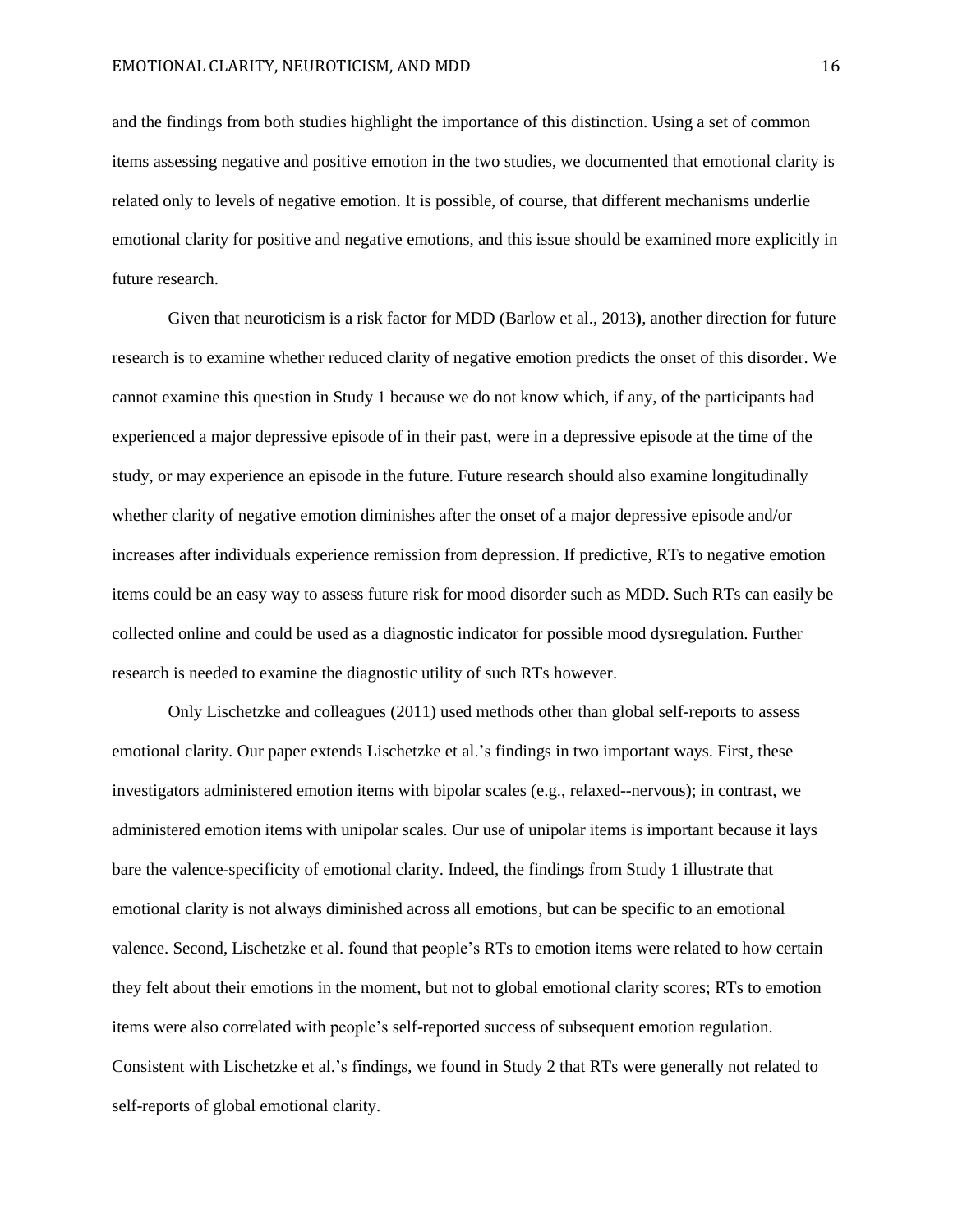Using an indirect assessment of emotional clarity is particularly important when assessing clinical samples, such as individuals diagnosed with MDD. RTs should be less influenced by cognitive biases than are more volitional self-reports of emotional clarity. Although we were able to minimize biases in self-report, some individuals with MDD can exhibit psychomotor retardation. In our main analyses we controlled for varying baseline RTs at the within-person level. However, our pattern of findings did not differ when baseline RT was also included at the between-person level. Although the MDD participants were slower than the CTL participants to respond to all experience sampling items, they were even slower to respond to the emotion items.

In addition to including baseline RT in our multilevel models, we controlled for the levels at which people endorsed emotions in our analyses. This is important because increased levels of negative emotion are a defining feature of neuroticism. Moreover, increased negative emotion and decreased positive emotion are diagnostic criteria for MDD [\(American Psychiatric Association, 2013\)](#page-19-7), with a large body of evidence documenting this pattern of affective functioning in individuals diagnosed with MDD (e.g., [Peeters et al., 2006\)](#page-23-5). People who are experiencing higher levels of negative or positive emotion may take longer to evaluate the specific level at which they are feeling the emotions than do people who are not experiencing any negative or positive emotion. Our results suggest that as levels of negative emotion increase, adults with average levels of neuroticism (Study 1) and without mental health problems (Study 2) take longer to rate the specific levels at which they are experiencing negative emotion (i.e., have less clarity about negative emotion). RTs also increase as levels of negative emotion increase for people with higher levels of neuroticism and for those with MDD, but significantly less than is the case for healthier individuals. This was an unexpected pattern of results, and future research is needed to better understand how the relations between levels of emotion and clarity of emotion vary based on the levels of current emotion. For positive emotion, our results suggest that all people (independent of their levels of neuroticism or their MDD status), take longer to rate the levels at which they are experiencing positive emotion as their actual levels of positive emotion increase (as happens for negative emotion). That is, people's clarity of positive emotions decreases with increasing positive emotion. Although the relation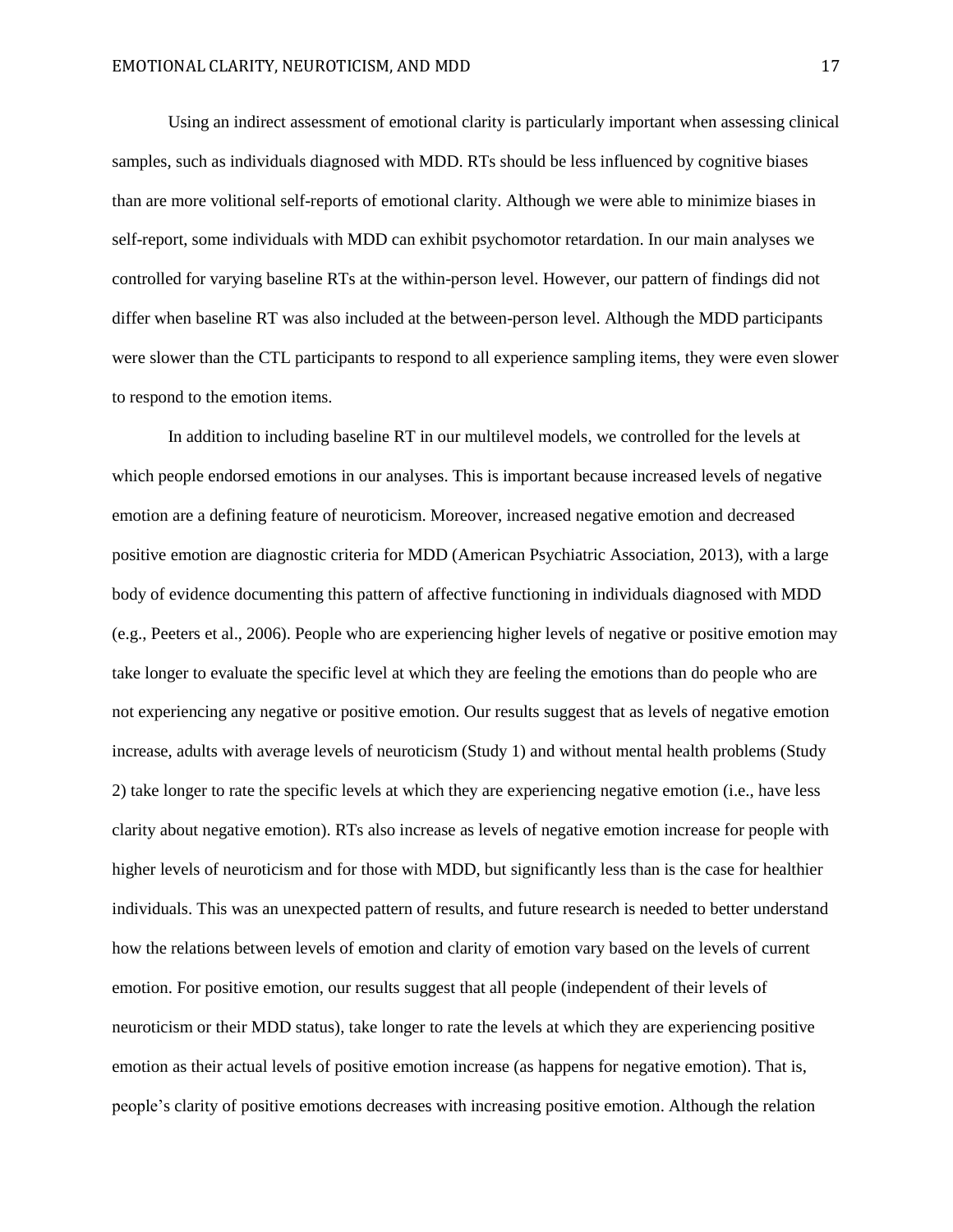between level of positive emotion and RT to positive emotion items is significant, the magnitude of this association is lower than that of the relation between negative emotion and RTs to negative emotion items, underscoring the importance in future research of taking into account the levels at which people are endorsing emotion items when using RTs to assess emotional clarity.

Despite the methodological strengths and the importance of findings from these studies, there are four limitations of this research. First, the sample in Study 1 comprised largely students and, in Study 2, adults up to 40 years of age. Therefore, investigators should examine whether neuroticism and MDD are associated with decreased clarity of negative emotions in older adults. Second, despite consistent findings concerning the clarity of negative emotions across two studies with diverse samples, it is not clear whether the lower clarity of negative emotions in participants with neuroticism or MDD reflects a labeling issue or whether their actual emotional experience is amorphous, which should be examined in future research. Third, the three negative emotions (angry, sad, anxious) varied across arousal and approach/avoidance domains, whereas the two positive emotions (happy, excited) were both fairly higharousal and more approach-oriented emotions. Consequently, participants may have had to make more distinctions for the negative than for the positive items, which may have made it more difficult to rate negative than positive emotions. Future research should examine whether the present findings are replicated if the arousal and approach/avoidance domains are better represented among positive emotions. Finally, in Study 2, as noted above, RTs to emotion items were largely unrelated to the global emotional clarity (with one exception: for the CTL group, RTs to positive emotion items were positively related to global emotional clarity, which was in the opposite direction as expected.) On the one hand, these findings question the validity of using RTs as a measure of emotional clarity. On the other hand, Lischeske and colleagues [\(2011\)](#page-22-5) conducted a rigorous assessment validating this indirect method to assess emotional clarity. Further, although it is reasonable to expect that different measures of emotion to converge, correlations between measures of emotions are "moderate at best, small in typical studies and inconsistent across studies" [\(Mauss & Robinson, 2009,](#page-22-9) p. 227). Regardless, it will be important for future researchers to attend to issues of validity when examining emotional clarity.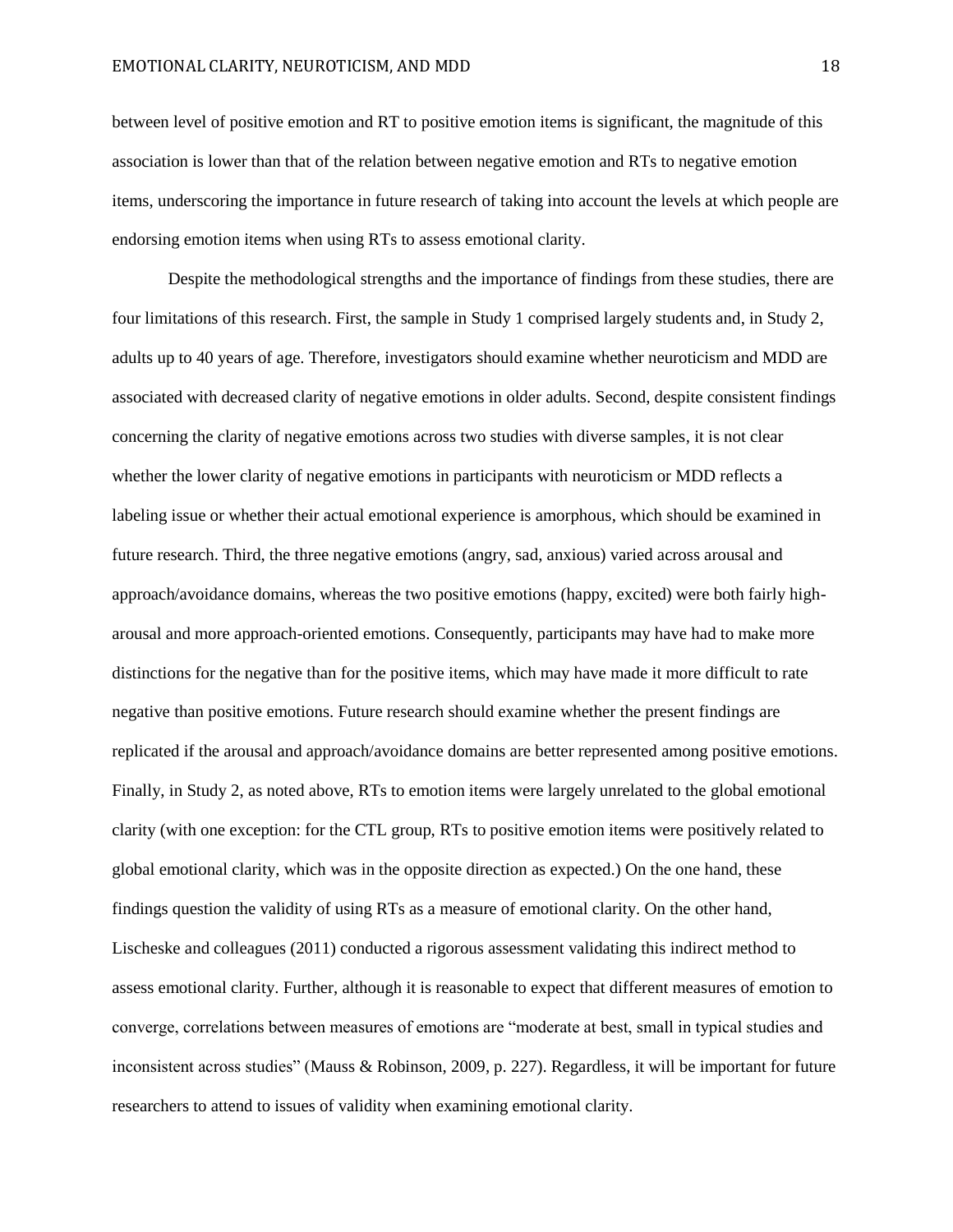In sum, across two independent naturalistic studies, we found consistent evidence that negative emotionality, conceptualized as both a disposition (neuroticism) and a state (MDD) is related to decreased clarity of negative, but not of positive, emotions in daily life. These results highlight the importance of examining emotional clarity separately by valence. In these studies, we used a validated assessment method and utilized statistical techniques appropriate to the research questions and to analyses of experience sampling data. Negative emotions often communicate whether people's goals, needs and concerns are not being met. In this context, the results of these studies contribute to a growing understanding of the emotional disturbances that characterize neuroticism and MDD, and implicate difficulties in clarity of negative emotions in both of these disruptive forms of distress.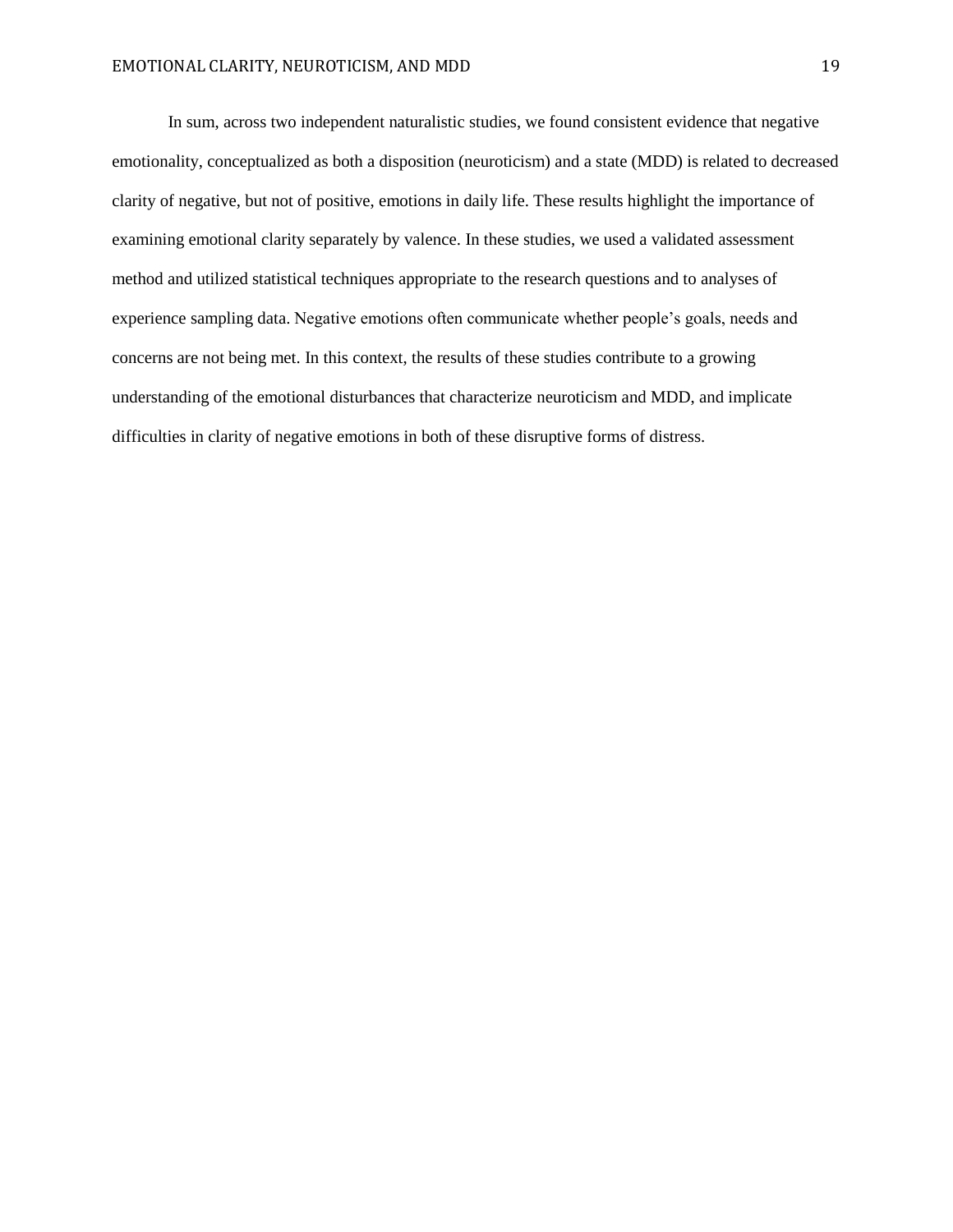#### **References**

- <span id="page-19-3"></span>Aldao, A., Nolen-Hoeksema, S., & Schweizer, S. (2010). Emotion-regulation strategies across psychopathology: A meta-analytic review. *Clinical Psychology Review, 30*, 217-237. doi: 10.1016/j.cpr.2009.11.004
- <span id="page-19-2"></span>Alloy, L. B., Abramson, L. Y., Walshaw, P. D., & Neeren, A. M. (2006). Cognitive vulnerability to unipolar and bipolar mood disorders. *Journal of Social and Clinical Psychology, 25*, 726-754. doi: 10.1521/jscp.2006.25.7.726
- <span id="page-19-7"></span>American Psychiatric Association. (2013). *Diagnostic and Statistical Manual of Mental Disorders* (5th ed.). Washington, DC: American Psychiatric Association.
- <span id="page-19-0"></span>Augusto-Landa, J. M., Pulido-Martos, M., & Lopez-Zafra, E. (2011). Does perceived emotional intelligence and optimism/pessimism predict psychological well-being? *Journal of Happiness Studies, 12*, 463-474. doi: 10.1007/s10902-010-9209-7
- <span id="page-19-1"></span>Barlow, D. H., Sauer-Zavala, S. E., Carl, J. R., Bullis, J., & Ellard, K. K. (2013). The nature, diagnosis, and treatment of neuroticism: Back to the future. *Clinical Psychological Science, 2*, 344-365. doi: 10.1177/2167702613505532
- <span id="page-19-5"></span>Barrett, D. J., & Feldman Barrett, L. (2000). The Experience Sampling Program (ESP): Available at: [http://www.experience-sampling.org/.](http://www.experience-sampling.org/)
- <span id="page-19-4"></span>Barrett, L. F., Gross, J., Christensen, T. C., & Benvenuto, M. (2001). Knowing what you're feeling and knowing what to do about it: Mapping the relation between emotion differentiation and emotion regulation. *Cognition & Emotion, 15*, 713-724. doi: 10.1080/02699930143000239
- <span id="page-19-6"></span>Beck, A. T., Steer, R. A., & Brown, G. K. (1996). *Beck Depression Inventory-II (BDI-II)* (2nd ed.). San Antonio, TX: Psychological Corporation.
- <span id="page-19-8"></span>Boden, M. T., Thompson, R. J., Dizen, M., Berenbaum, H., & Baker, J. P. (2012). Are emotional clarity and emotion differentiation related? *Cognition & Emotion*. doi: 10.1080/02699931.2012.751899
- <span id="page-19-9"></span>Butler, E. A. (2011). Temporal interpersonal emotion systems: The "TIES" that form relationships. *Personality and Social Psychology Review, 15*, 367-393. doi: 10.1177/1088868311411164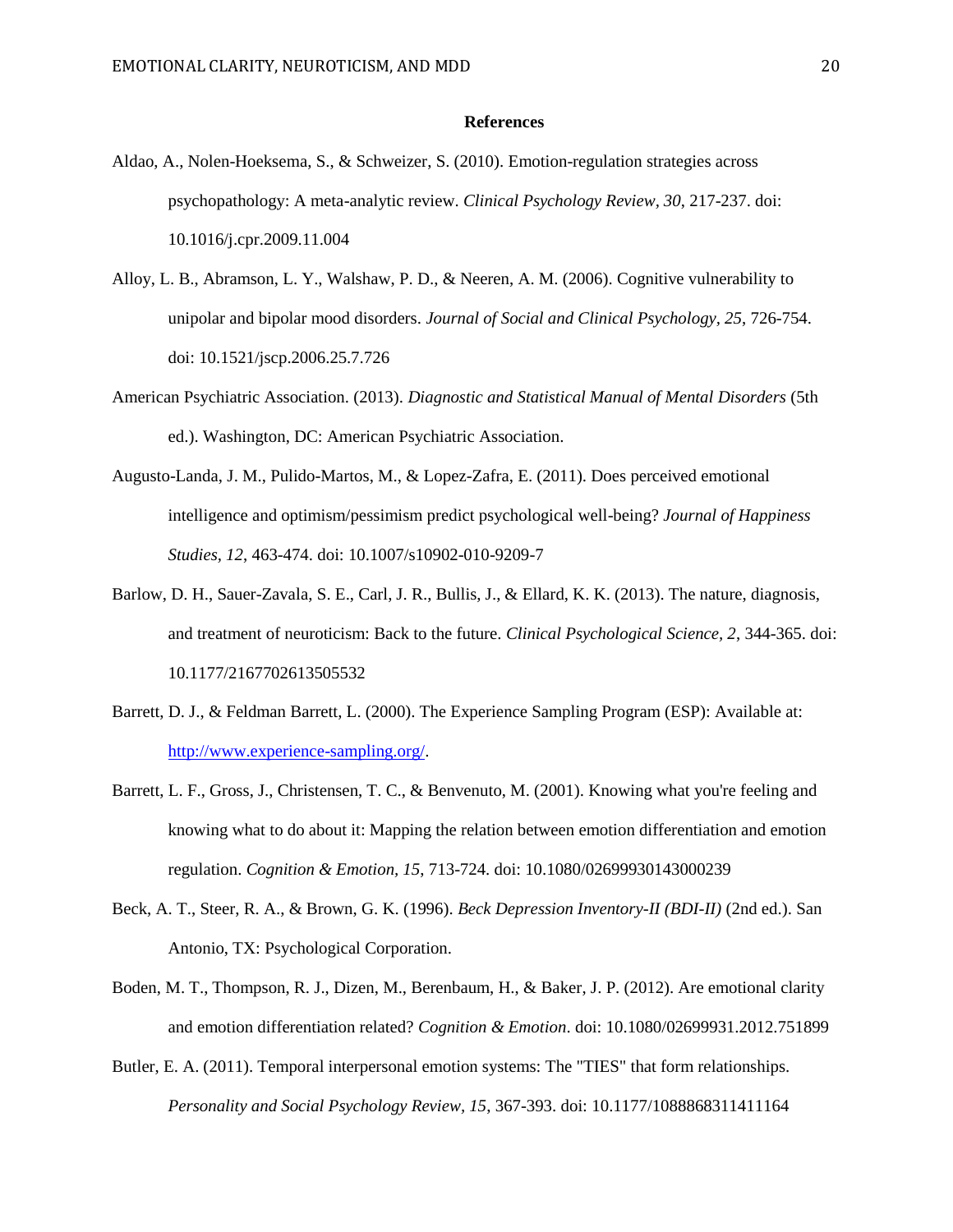- <span id="page-20-8"></span>Butler, E. A., & Randall, A. K. (2013). Emotional coregulation in close relationships. *Emotion Review, 5*, 202-210. doi: 10.1177/1754073912451630
- <span id="page-20-0"></span>Carver, C. S., & Scheier, M. F. (1990). Origins and functions of positive and negative affect: A controlprocess view. *Psychological Review, 97*, 19-35. doi: 10.1037/0033-295X.97.1.19
- <span id="page-20-2"></span>Coffey, E., Berenbaum, H., & Kerns, J. K. (2003). The dimensions of emotional intelligence, alexithymia, and mood awareness: Associations with personality and performance on an emotional stroop task. *Cognition & Emotion, 17*, 671-679. doi: 10.1080/02699930302304
- <span id="page-20-6"></span>Demiralp, E., Thompson, R. J., Mata, J., Jaeggi, S. M., Buschkuehl, M., Barrett, L. F., . . . Jonides, J. (2012). Feeling blue or turquoise? Emotional differentiation in major depressive disorder. *Psychological Science, 23*, 1410-1416. doi: 10.1177/0956797612444903
- <span id="page-20-1"></span>Dizen, M., Berenbaum, H., & Kerns, J. G. (2005). Emotional awareness and psychological needs. *Cognition & Emotion, 19*, 1140-1157. doi: 10.1080/02699930500260468
- <span id="page-20-3"></span>Ehring, T., Fischer, S., Schnulle, J., Bosterling, A., & Tuschen-Caffier, B. (2008). Characteristics of emotion regulation in recovered depressed versus never depressed individuals. *Personality and Individual Differences, 44*, 1574-1584. doi: 10.1016/j.paid.2008.01.013
- <span id="page-20-7"></span>Erbas, Y., Ceulemans, E., Pe, M. L., Koval, P., & Kuppers, P. (2014). Negative emotion differentiation: Its personality and well-being correlates and a comparison of different assessment methods. *Cognition and Emotion, 28*. doi: 0.1080/02699931.2013.875890
- <span id="page-20-4"></span>Euse, F. J., & Haney, J. N. (1975). Clarity, controllability, and emotional intensity of image - Correlations with introversion, neuroticism, and subjective anxiety. *Perceptual and Motor Skills, 40*, 443-447. doi: 10.2466/pms.1975.40.2.443
- <span id="page-20-5"></span>Extremera, N., & Fernandez-Berrocal, P. (2005). Perceived emotional intelligence and life satisfaction: Predictive and incremental validity using the trait meta-mood scale. *Personality and Individual Differences, 39*, 937-948. doi: 10.1016/j.paid.2005.03.012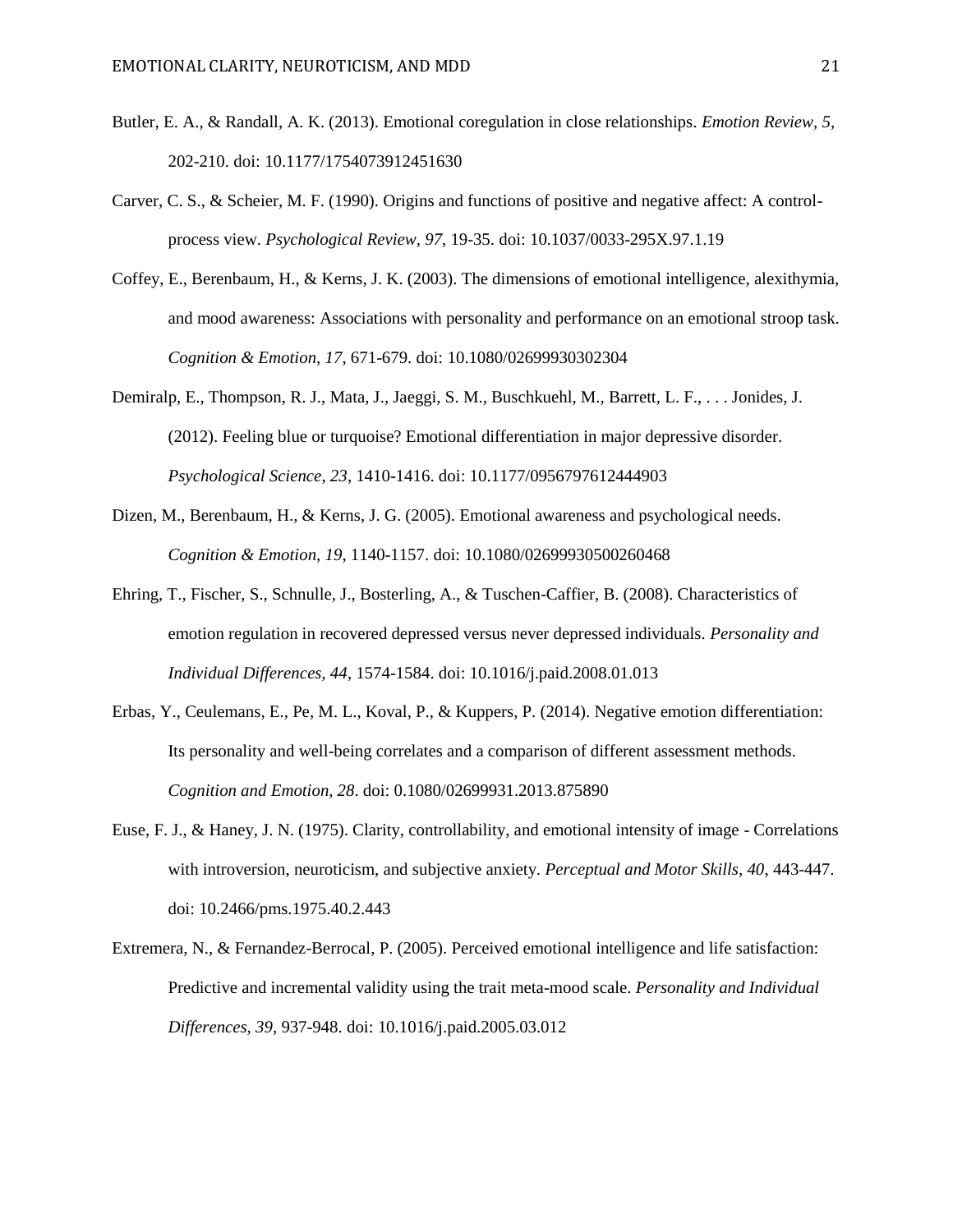- <span id="page-21-6"></span>First, M. B., Spitzer, R. L., Gibbon, M., & Williams, J. B. W. (2001). *The structured clinical interview for DSM-IV-TR axis I disorders*. New York, NY: NY State Psychiatric Institute, Biometrics Research.
- <span id="page-21-0"></span>Gohm, C. L., & Clore, G. L. (2000). Individual differences in emotional experience: Mapping available scales to processes. *Personality and Social Psychology Bulletin, 26*, 679-697. doi: 10.1177/0146167200268004
- <span id="page-21-2"></span>Gohm, C. L., & Clore, G. L. (2002). Four latent traits of emotional experience and their involvement in well-being, coping, and attributional style. *Cognition & Emotion, 16*, 495-518. doi: 10.1080/02699930143000374
- <span id="page-21-3"></span>Gotlib, I. H., & Joormann, J. (2010). Cognition and depression: Current status and future directions. *Annual Review of Clinical Psychology, Vol 6, 6*, 285-312. doi: 10.1146/annurev.clinpsy.121208.131305
- <span id="page-21-1"></span>Gratz, K. L., & Roemer, L. (2008). The relationship between emotion dysregulation and deliberate selfharm among female undergraduate students at an urban commuter university. *Cognitive Behaviour Therapy, 37*, 14-25. doi: 10.1080/16506070701819524
- <span id="page-21-7"></span>Hoekstra, H. A., Ormel, J., & de Fruyt, F. (1996). *Handleiding NEO persoonlijkheidsvragenlijsten NEO-PI-R and NEO-FFI [Manual of the NEO personality inventories NEO-PI-R and NEO-FFI]*. Lisse, The Netherlands: Swets Test Services.
- <span id="page-21-4"></span>Houben, M., Van den Noortgate, W., & Kuppens, P. (in press). The relation between short term emotion dynamics and psychological well-being: A meta-analysis. *Psychological Bulletin*.
- <span id="page-21-8"></span>Krull, J. L., & MacKinnon, D. P. (2001). Multilevel modeling of individual and group level mediated effects. *Multivariate Behavioral Research, 36*, 249-277. doi: 10.1207/S15327906MBR3602\_06
- <span id="page-21-5"></span>Kuppens, P., Allen, N. B., & Sheeber, L. B. (2010). Emotional inertia and psychological maladjustment. *Psychological Science, 21*, 984-991. doi: 10.1177/0956797610372634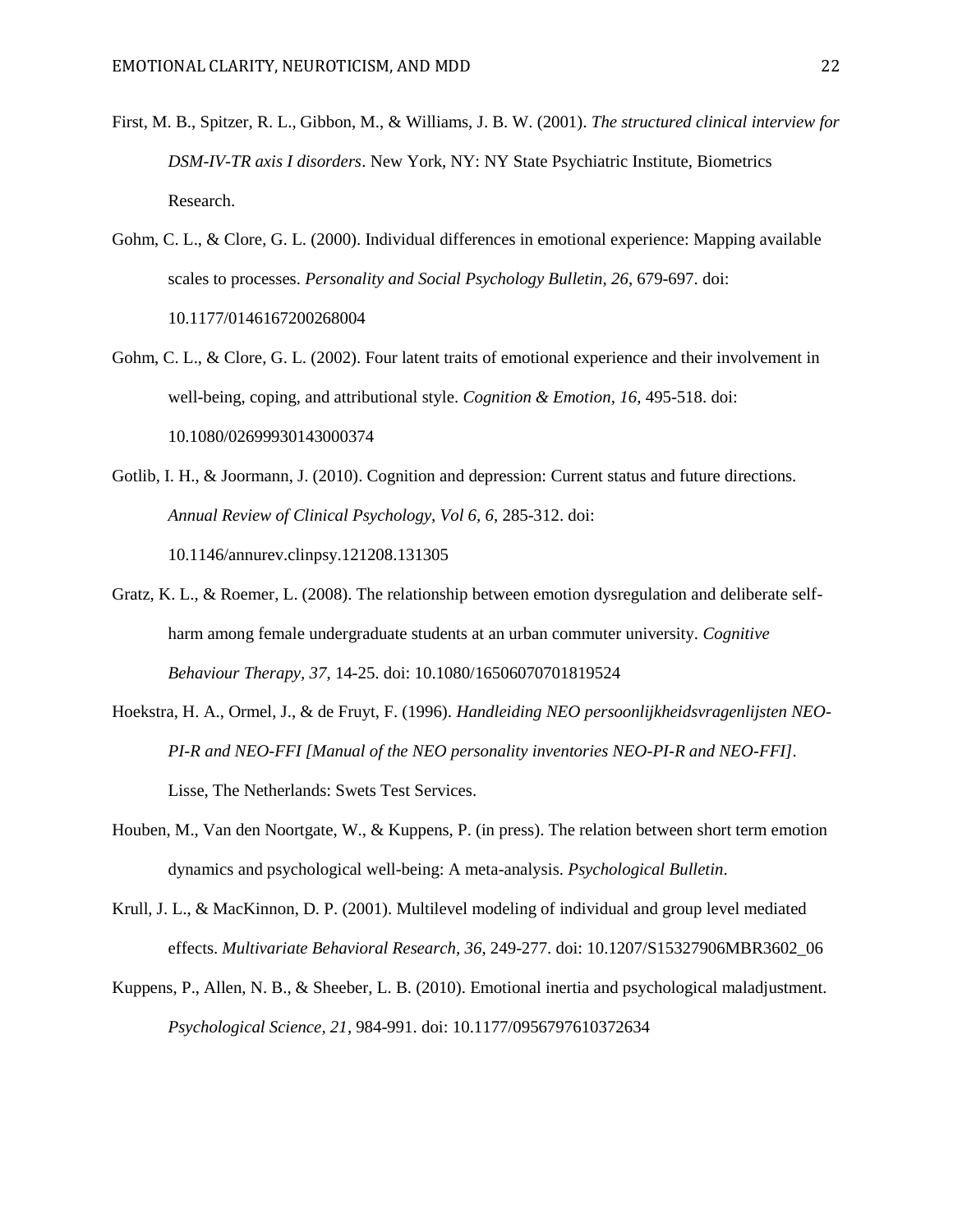<span id="page-22-1"></span>Landa, J. M. A., Martos, M. P., & Lopez-Zafra, E. (2010). Emotional intelligence and personality traits as predictors of psychological well-being in Spanish undergraduates. *Social Behavior and Personality, 38*, 783-793. doi: 10.2224/sbp.2010.38.6.783

<span id="page-22-0"></span>Lazarus, R. S. (1991). *Emotion and adaptation*. New York: Oxford University Press.

- <span id="page-22-7"></span>Levens, S. M., & Gotlib, I. H. (2010). Updating Positive and Negative Stimuli in Working Memory in Depression. *Journal of Experimental Psychology-General, 139*, 654-664. doi: 10.1037/A0020283
- <span id="page-22-5"></span>Lischetzke, T., Angelova, R., & Eid, M. (2011). Validating an indirect measure of clarity of feelings: Evidence from laboratory and naturalistic settings. *Psychological Assessment, 23*, 447-455. doi: 10.1037/A0022211
- <span id="page-22-3"></span>Loas, G., Dhee-Perot, P., Chaperot, C., Fremaux, D., Gayant, C., & Boyer, P. (1998). Anhedonia, alexithymia and locus of control in unipolar major depressive disorders. *Psychopathology, 31*, 206-212. doi: 10.1159/000029041
- <span id="page-22-8"></span>Mata, J., Thompson, R. J., Jaeggi, S. M., Buschkuehl, M., Jonides, J., & Gotlib, I. H. (2012). Walk on the bright side: Physical activity and affect in major depressive disorder. *Journal of Abnormal Psychology, 121*, 297-308. doi: 10.1037/a0023533
- <span id="page-22-6"></span>Mathews, A., & MacLeod, C. (2005). Cognitive vulnerability to emotional disorders. *Annual Review of Clinical Psychology, 1*, 167-195. doi: 10.1146/annurev.clinpsy.1.102803.143916
- <span id="page-22-9"></span>Mauss, I. B., & Robinson, M. D. (2009). Measures of emotion: A review. *Cognition and Emotion, 23*, 209-237. doi: 10.1080/02699930802204677
- <span id="page-22-4"></span>Mineka, S., Watson, D., & Clark, L. A. (1998). Comorbidity of anxiety and unipolar mood disorders. *Annual Review of Psychology, 49*, 377-412. doi: 10.1146/annurev.psych.49.1.377
- <span id="page-22-2"></span>Montes-Berges, B., & Augusto-Landa, J. M. (2014). Emotional intelligence and affective intensity as life satisfaction and psychological well-being predictors on nursing professionals. *Journal of Professional Nursing, 30*, 80-88. doi: 10.1016/j.profnurs.2012.12.012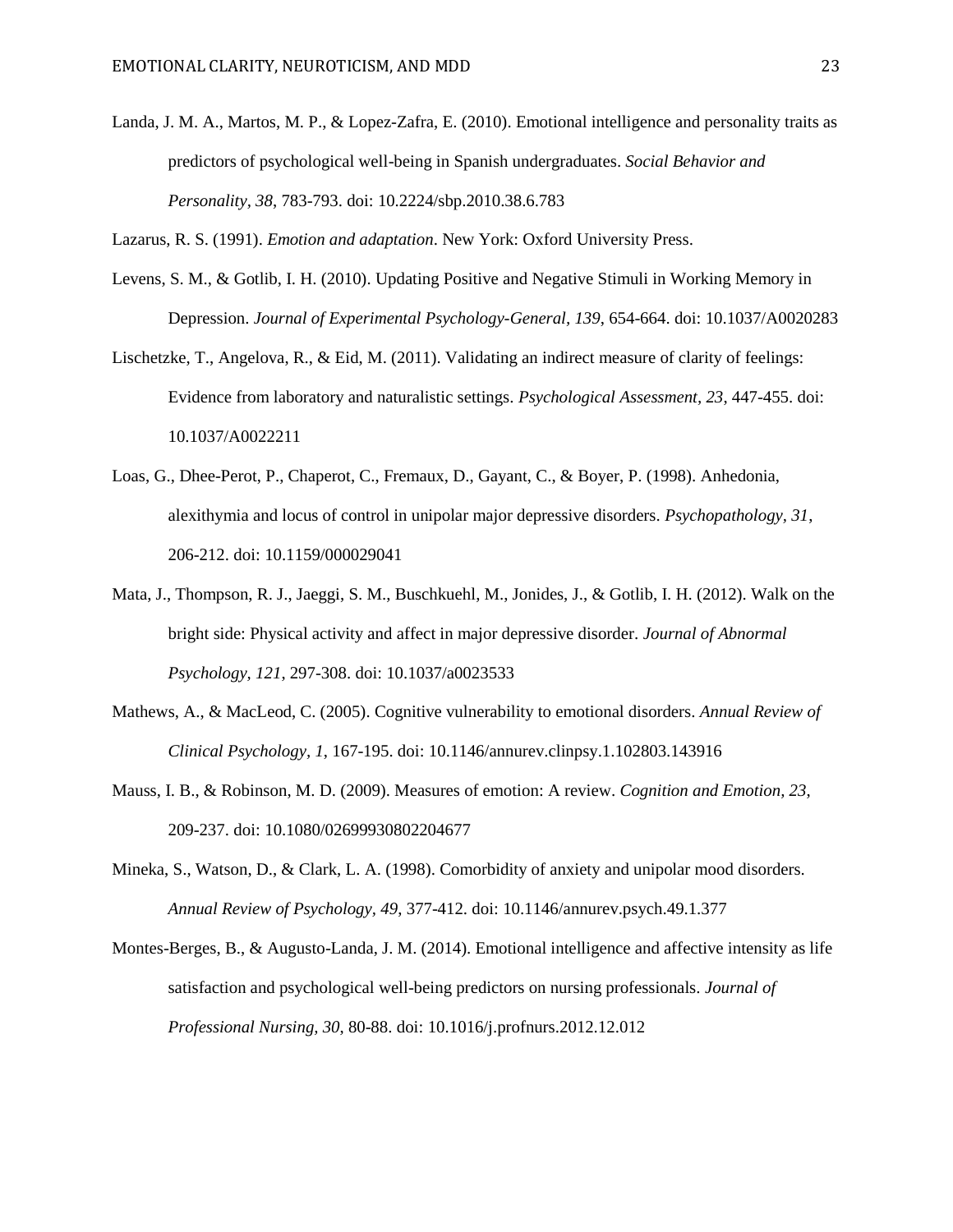- <span id="page-23-10"></span>Nezlek, J. B. (2012). Multilevel modeling of diary-style data. In M. R. Mehl & T. S. Conner (Eds.), *Handbook of research methods for studying daily life* (pp. 357-383). New York, NY: Guilford Press.
- <span id="page-23-4"></span>Nolen-Hoeksema, S., Wisco, B. E., & Lyubomirsky, S. (2008). Rethinking rumination. *Perspectives on Psychological Science, 3*, 400-424.
- <span id="page-23-5"></span>Peeters, F., Berkhof, J., Delespaul, P., Rottenberg, J., & Nicolson, N. A. (2006). Diurnal mood variation in major depressive disorder. *Emotion, 6*, 383-391. doi: 10.1037/1528-3542.6.3.383
- <span id="page-23-9"></span>Raudenbush, S., Bryk, A., & Congdon, R. (2008). Hierarchical Linear and Nonlinear Modeling (HLM) 6 (Version 6.06). Chicago: Scientific Software International.
- <span id="page-23-1"></span>Salovey, P., Mayer, J. D., Goldman, S. L., Turvey, C., & Palfai, T. P. (1995). Emotional attention, clarity and repair: Exporing emotional intelligence using the Trait Meta-Mood Scale. In J. W. Pennebaker (Ed.), *Emotion, disclosure and health* (pp. 125-154). Washington, D.C.: American Psychological Association.
- <span id="page-23-3"></span>Saxena, P., Dubey, A., & Pandey, R. (2011). Role of emotion regulation difficulties in predicting mental health and well-being. *Journal Of Projective Psychology & Mental Health, 18*, 147-155.
- <span id="page-23-2"></span>Saxena, P., & Mehrotra, S. (2010). Emotional disclosure in day-to-day living and subjective well being. *Psychological Studies, 55*, 208-218. doi: 10.1007/s12646-010-0034-1
- <span id="page-23-0"></span>Schwarz, N., & Clore, G. L. (2003). Mood as information: 20 years later. *Psychological Inquiry, 14*, 296- 303. doi: 10.1207/S15327965pli1403&4\_20
- <span id="page-23-7"></span>Shrout, P. E. (1998). Measurement reliability and agreement in psychiatry. *Statistical Methods in Medical Research, 7*, 301-317. doi: 10.1191/096228098672090967
- <span id="page-23-6"></span>Shrout, P. E., & Lane, S. P. (2011). Psychometrics. In M. R. Mehl & T. A. Conner (Eds.), *Handbook of research methods for studying daily life* (pp. 302-320). New York, NY: Guilford Press.
- <span id="page-23-8"></span>Snijders, T. A. B., & Bosker, R. J. (1999). *Multilevel analysis: An introduction to basic and advance multilevel modeling*. Thousand Oaks, CA: Sage Publications.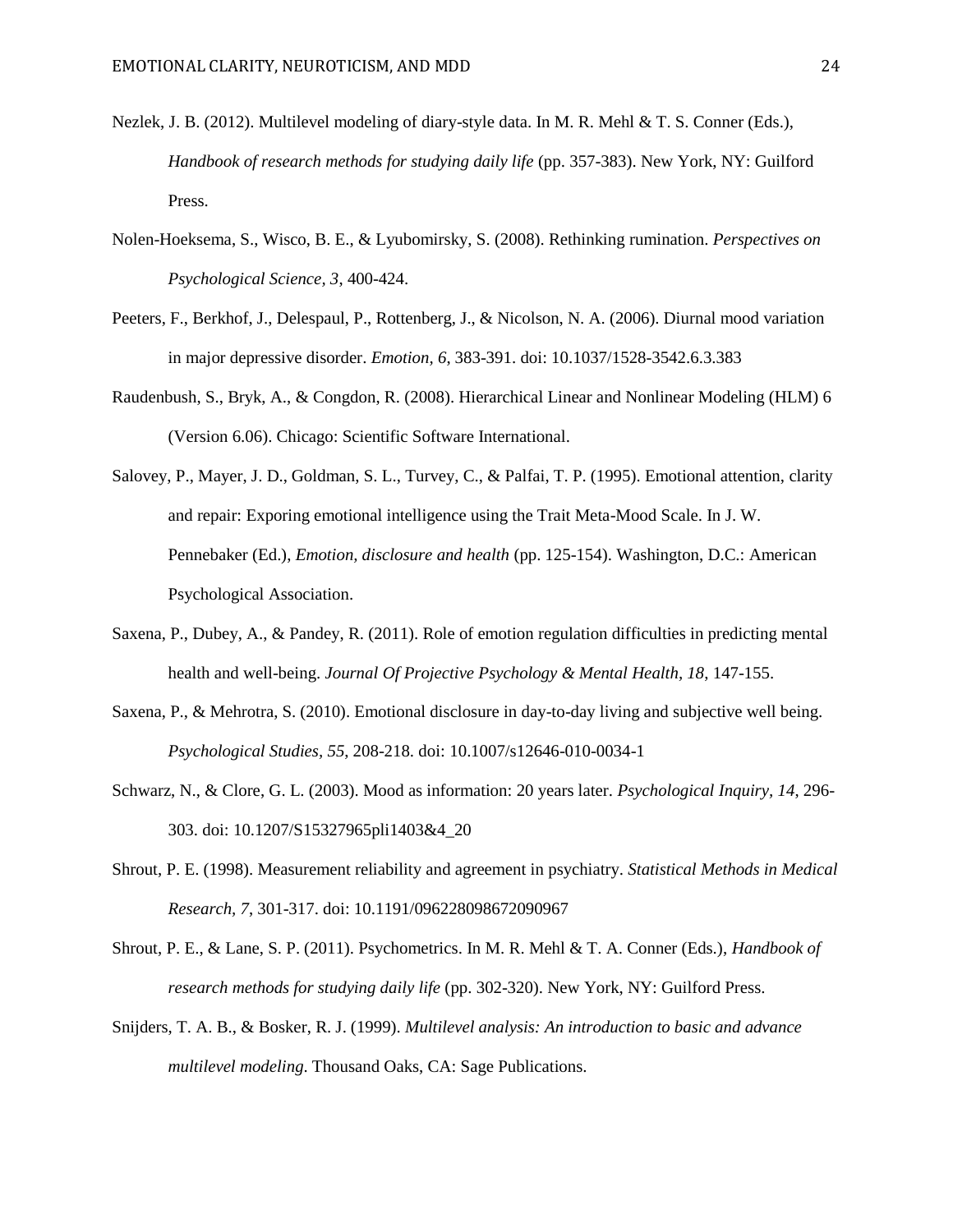- <span id="page-24-4"></span>Thompson, R. J., Berenbaum, H., & Bredemeier, K. (2011). Cross-sectional and longitudinal relations between affective instability and depression. *Journal of Affective Disorders, 130*, 53-59. doi: 10.1016/j.jad.2010.09.021
- <span id="page-24-5"></span>Thompson, R. J., Mata, J., Jaeggi, S. M., Buschkuehl, M., Jonides, J., & Gotlib, I. H. (2012). The everyday emotional experience of adults with major depressive disorder: Examining emotional instability, inertia, and reactivity. *Journal of Abnormal Psychology, 121*, 819-829. doi: 10.1037/a0027978
- <span id="page-24-0"></span>Tull, M. T., Barrett, H. M., McMillan, E. S., & Roemer, L. (2007). A preliminary investigation of the relationship between emotion regulation difficulties and posttraumatic stress symptoms. *Behavior Therapy, 38*, 303-313. doi: 10.1016/j.beth.2006.10.001
- <span id="page-24-2"></span>Watson, D., & Clark, L. A. (1995). Depression and the melancholic temperament. *European Journal of Personality, 9*, 351-366. doi: 10.1002/per.2410090505
- <span id="page-24-3"></span>Watson, D., Clark, L. A., & Carey, G. (1988). Positive and negative affectivity and their relation to anxiety and depressive-disorders. *Journal of Abnormal Psychology, 97*, 346-353. doi: 10.1037/0021-843X.97.3.346
- <span id="page-24-1"></span>Watson, D., Wiese, D., Vaidya, J., & Tellegen, A. (1999). The two general activation systems of affect: Structural findings, evolutionary considerations, and psychobiological evidence. *Journal of Personality and Social Psychology, 76*, 820-838. doi: 10.1037/0022-3514.76.5.820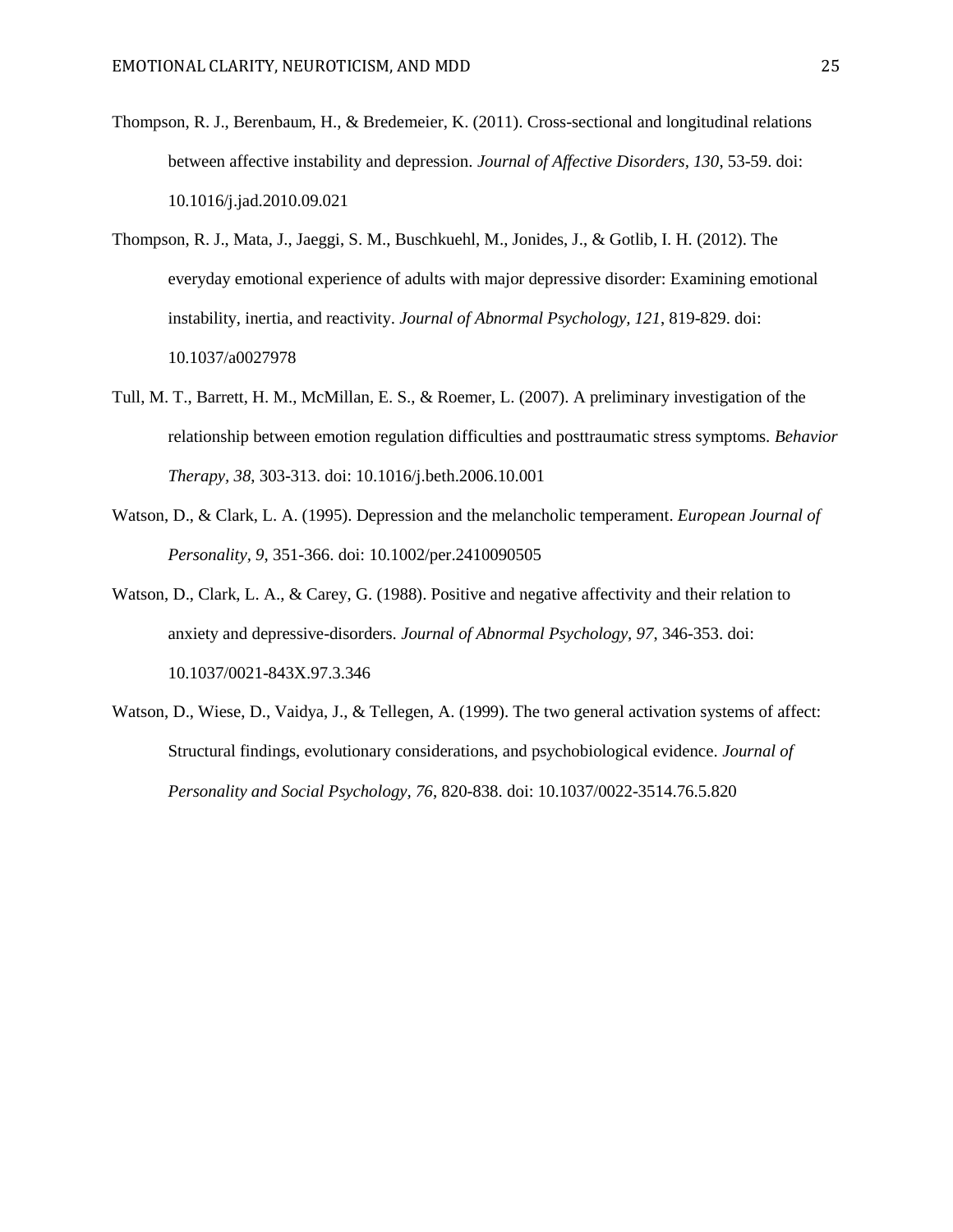## Footnotes

<sup>1</sup> Excluding the non-student participants did not change the conclusions for either study.

 $^{2}$  Age was not significant when it was included as a covariate in any of the models examining negative or positive emotional clarity. Further, the significance levels were not different from those in the analyses in which we did not include age as a covariate.

<sup>3</sup> Results of models that included all available negative and positive emotions (and not only the common emotions) that were administered for Study 1 and 2 were similar to those presented in this paper; that is, the significance levels did not change for the models for positive and negative emotional clarity for either study.

<sup>4</sup> When we include baseline RT as a between-person variable in our models (i.e., in equations 1b-1d and 2b-2e), the conclusions do not differ for either study.

 $5$ <sup>5</sup> The model can also be written as follows:

Emotional clarity =  $\gamma_{00}$  +  $\gamma_{01}$ (depression status)+  $\gamma_{10}$ baseline RT +  $\gamma_{11}$ depression status\*baseline RT +  $\gamma_{20}$ mean affect +  $\gamma_{21}$ depression status \* emotion level + u<sub>0</sub> +u<sub>1</sub>\*baseline RT + u<sub>2</sub>\*mean affect + r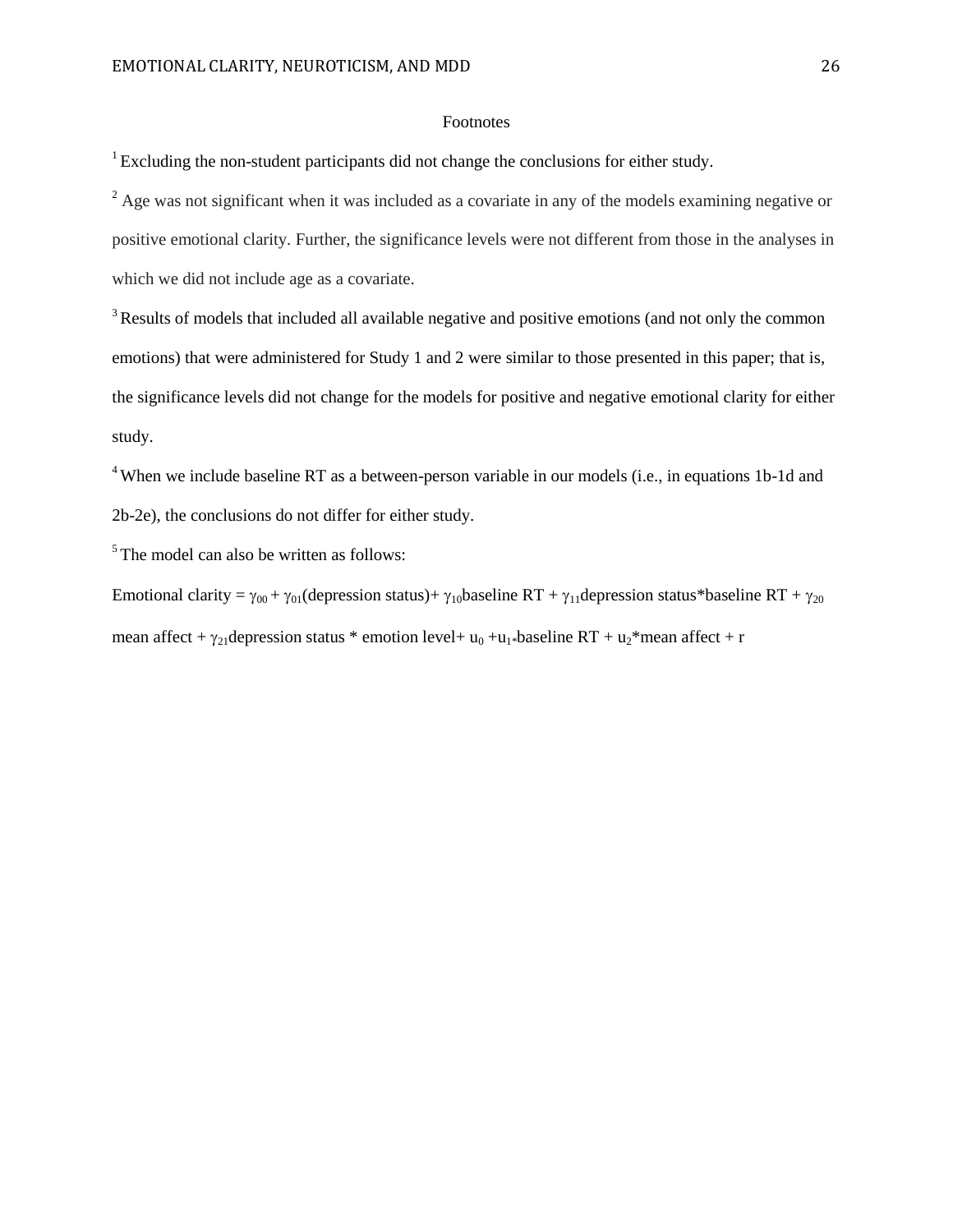## Table 1

## Means and Within- and Between Person Standard Deviations of Major Variables

|                            | Study 1 |            |           | Study 2    |            |            |            |            |            |  |
|----------------------------|---------|------------|-----------|------------|------------|------------|------------|------------|------------|--|
|                            | Mean    | Within     | Between   | Mean       | Mean       | Within SD  | Within SD  | Between SD | Between SD |  |
|                            |         | ${\rm SD}$ | <b>SD</b> | <b>CTL</b> | <b>MDD</b> | <b>CTL</b> | <b>MDD</b> | <b>CTL</b> | <b>MDD</b> |  |
| RT to negative             | 268.29  | 166.02     | 86.23     | 171.95     | 223.72     | 239.85     | 218.29     | 61.95      | 79.16      |  |
| emotion items <sup>a</sup> |         |            |           |            |            |            |            |            |            |  |
| RT to positive             | 337.07  | 201.58     | 92.95     | 202.18     | 225.74     | 272.87     | 390.94     | 73.35      | 110.39     |  |
| emotion items <sup>a</sup> |         |            |           |            |            |            |            |            |            |  |
| Negative emotion           | 7.53    | 8.24       | 7.25      | 1.15       | 1.95       | 0.32       | 0.78       | 0.17       | 0.50       |  |
| mean                       |         |            |           |            |            |            |            |            |            |  |
| Positive emotion           | 56.72   | 16.42      | 13.86     | 2.17       | 1.59       | 0.83       | 0.74       | 0.53       | 0.41       |  |
| mean                       |         |            |           |            |            |            |            |            |            |  |

 $a$ <sup>a</sup> These values are for hundredths of seconds and represent the raw RT means. For analyses, log-transformed values were used to minimize effects of outliers.  $CTL =$  healthy control group;  $MDD =$  group with major depressive disorder.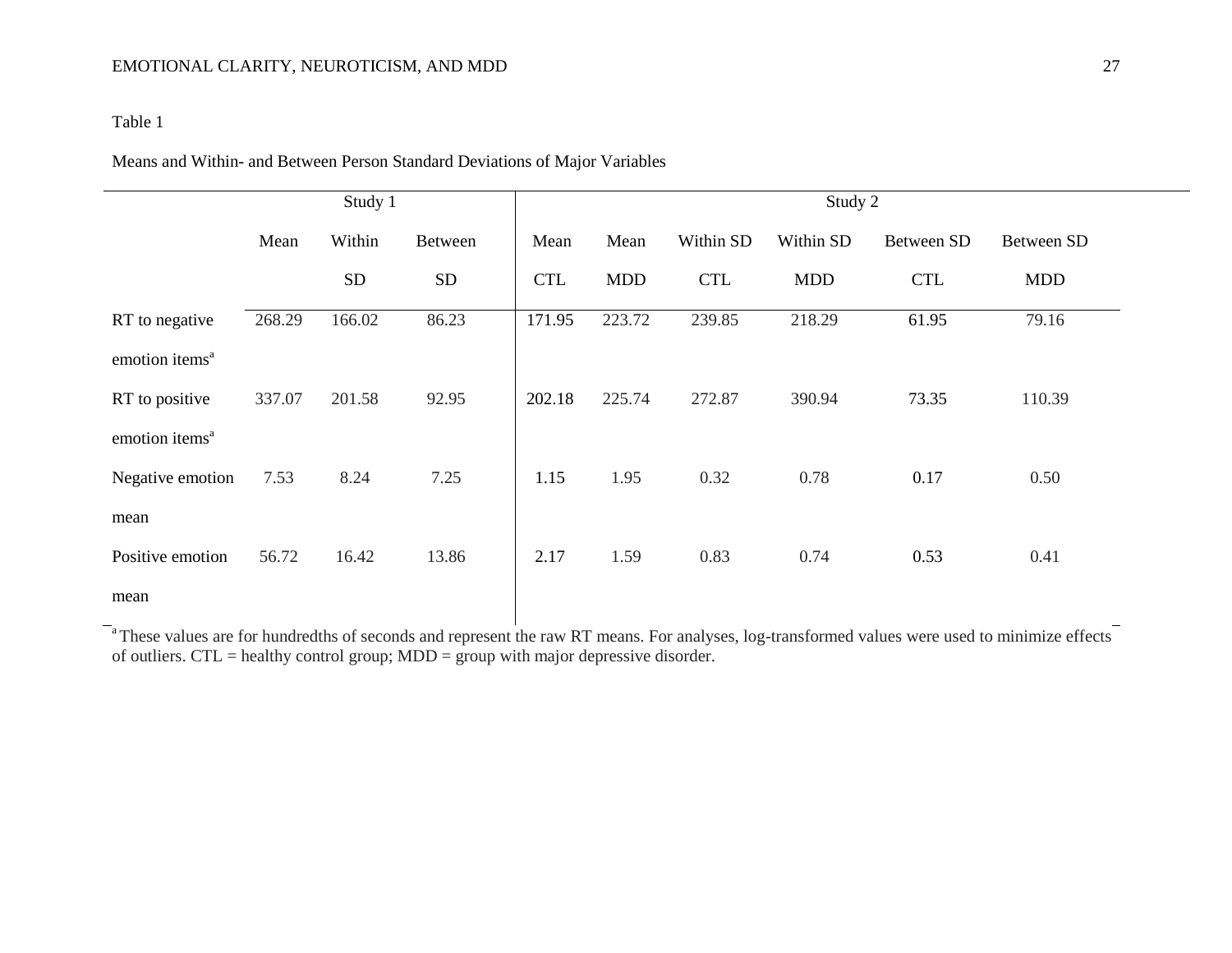# Table 2

|                                               | Unstandardized<br>Standard                 |         | $t$ -ratio | Degrees of |            |  |  |  |
|-----------------------------------------------|--------------------------------------------|---------|------------|------------|------------|--|--|--|
| <b>Fixed Effect</b>                           | Coefficient                                | Error   |            | Freedom    | $p$ -value |  |  |  |
| <b>Outcome: Negative Emotional Clarity</b>    |                                            |         |            |            |            |  |  |  |
| For Intercept, $\beta_0$                      |                                            |         |            |            |            |  |  |  |
| Intercept, $\gamma_{00}$                      | 5.180                                      | 0.029   | 177.114    | 77         | < 0.001    |  |  |  |
| Neuroticism, $\gamma_{01}$                    | 0.120                                      | 0.040   | 2.932      | 77         | 0.004      |  |  |  |
| For negative emotion average slope, $\beta_1$ |                                            |         |            |            |            |  |  |  |
| Intercept, $\gamma_{10}$                      | 0.017                                      | 0.001   | 15.863     | 77         | < 0.001    |  |  |  |
| Neuroticism, $\gamma_{II}$                    | $-0.004$                                   | 0.001   | $-2.703$   | 77         | 0.008      |  |  |  |
| For baseline RT slope, $\beta_2$              |                                            |         |            |            |            |  |  |  |
| Intercept, $\gamma_{20}$                      | 0.540                                      | 0.013   | 40.573     | 77         | $< 0.001$  |  |  |  |
| Neuroticism, $\gamma_{21}$                    | 0.001                                      | 0.018   | 0.028      | 77         | 0.978      |  |  |  |
|                                               | <b>Outcome: Positive Emotional Clarity</b> |         |            |            |            |  |  |  |
| For Intercept, $\beta_0$                      |                                            |         |            |            |            |  |  |  |
| Intercept, $\gamma_{00}$                      | 5.585                                      | 0.024   | 236.137    | 77         | < 0.001    |  |  |  |
| Neuroticism, $\gamma_{01}$                    | 0.036                                      | 0.034   | 1.044      | 77         | 0.300      |  |  |  |
| For positive emotion average slope, $\beta_1$ |                                            |         |            |            |            |  |  |  |
| Intercept, $\gamma_{10}$                      | 0.002                                      | < 0.001 | 4.361      | 77         | < 0.001    |  |  |  |
| Neuroticism, $\gamma_{11}$                    | < 0.001                                    | < 0.001 | 0.311      | 77         | 0.757      |  |  |  |
| For baseline RT slope, $\beta_2$              |                                            |         |            |            |            |  |  |  |
| Intercept, $\gamma_{20}$                      | 0.609                                      | 0.011   | 54.080     | 77         | < 0.001    |  |  |  |
| Neuroticism, $\gamma_{21}$                    | 0.007                                      | 0.015   | 0.505      | 77         | 0.615      |  |  |  |

# *Multilevel Analyses Predicting Negative and Positive Emotional Clarity in Study 1*

*Note.* Neuroticism represents the contrast between the average level of neuroticism and a one-unit

increase in neuroticism.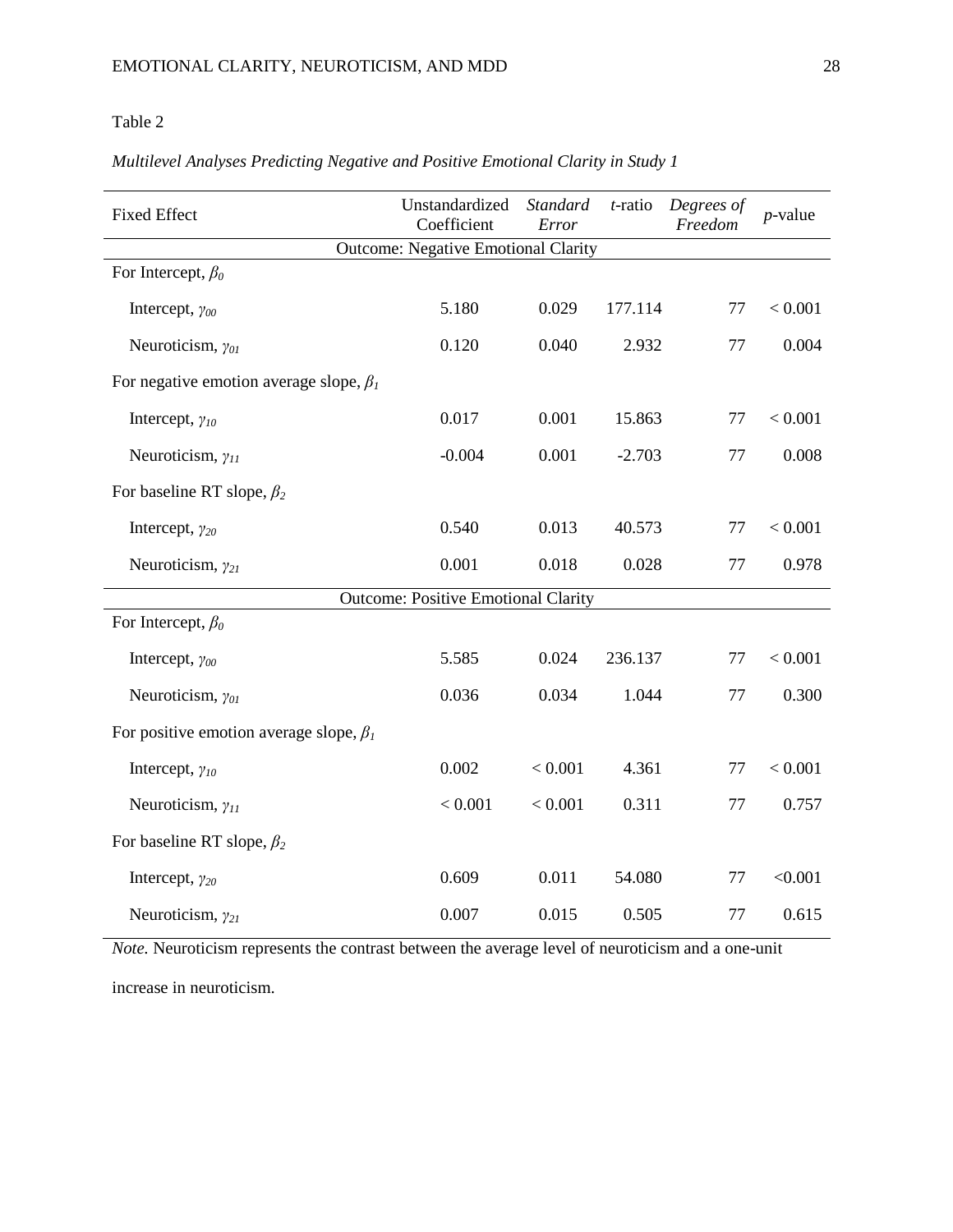# Table 3

| <b>Fixed Effect</b>                   | Unstandardized<br>Coefficient | Standard<br>Error | $t$ -ratio | Degrees of<br>Freedom | $p$ -value |  |  |  |
|---------------------------------------|-------------------------------|-------------------|------------|-----------------------|------------|--|--|--|
| Outcome: Negative emotional clarity   |                               |                   |            |                       |            |  |  |  |
| For Intercept, $\beta_0$              |                               |                   |            |                       |            |  |  |  |
| $CTL, \gamma_{00}$                    | 2.083                         | 0.016             | 126.563    | 104                   | < 0.001    |  |  |  |
| MDD, $\gamma_{01}$                    | 0.136                         | 0.024             | 5.573      | 104                   | < 0.001    |  |  |  |
| For negative emotion slope, $\beta_l$ |                               |                   |            |                       |            |  |  |  |
| CTL, $\gamma_{10}$                    | 0.184                         | 0.029             | 6.394      | 104                   | < 0.001    |  |  |  |
| MDD, $\gamma_{11}$                    | $-0.147$                      | 0.032             | $-4.645$   | 104                   | < 0.001    |  |  |  |
| For baseline RT slope, $\beta_2$      |                               |                   |            |                       |            |  |  |  |
| CTL, $\gamma_{20}$                    | 0.278                         | 0.027             | 10.112     | 104                   | < 0.001    |  |  |  |
| MDD, $\gamma_{21}$                    | 0.013                         | 0.045             | 0.289      | 104                   | 0.773      |  |  |  |
| Outcome: Positive emotional clarity   |                               |                   |            |                       |            |  |  |  |
| For Intercept, $\beta_0$              |                               |                   |            |                       |            |  |  |  |
| $CTL, \gamma_{00}$                    | 2.180                         | 0.018             | 123.618    | 104                   | < 0.001    |  |  |  |
| MDD, $\gamma_{01}$                    | 0.023                         | 0.026             | 0.883      | 104                   | 0.379      |  |  |  |
| For positive emotion slope, $\beta_I$ |                               |                   |            |                       |            |  |  |  |
| CTL, $\gamma_{10}$                    | 0.055                         | 0.016             | 3.499      | 104                   | < 0.001    |  |  |  |
| MDD, $\gamma_{11}$                    | 0.007                         | 0.021             | 0.333      | 104                   | 0.739      |  |  |  |
| For baseline RT slope, $\beta_2$      |                               |                   |            |                       |            |  |  |  |
| CTL, $\gamma_{20}$                    | 0.264                         | 0.028             | 9.294      | 104                   | < 0.001    |  |  |  |
| MDD, $\gamma_{21}$                    | 0.046                         | 0.048             | 0.977      | 104                   | 0.331      |  |  |  |

*Multilevel Analyses Predicting Negative and Positive Emotional Clarity in Study 2*

*Note.* MDD represents the contrast between the healthy control group (CTL) and group with Major

Depressive Disorder (MDD).